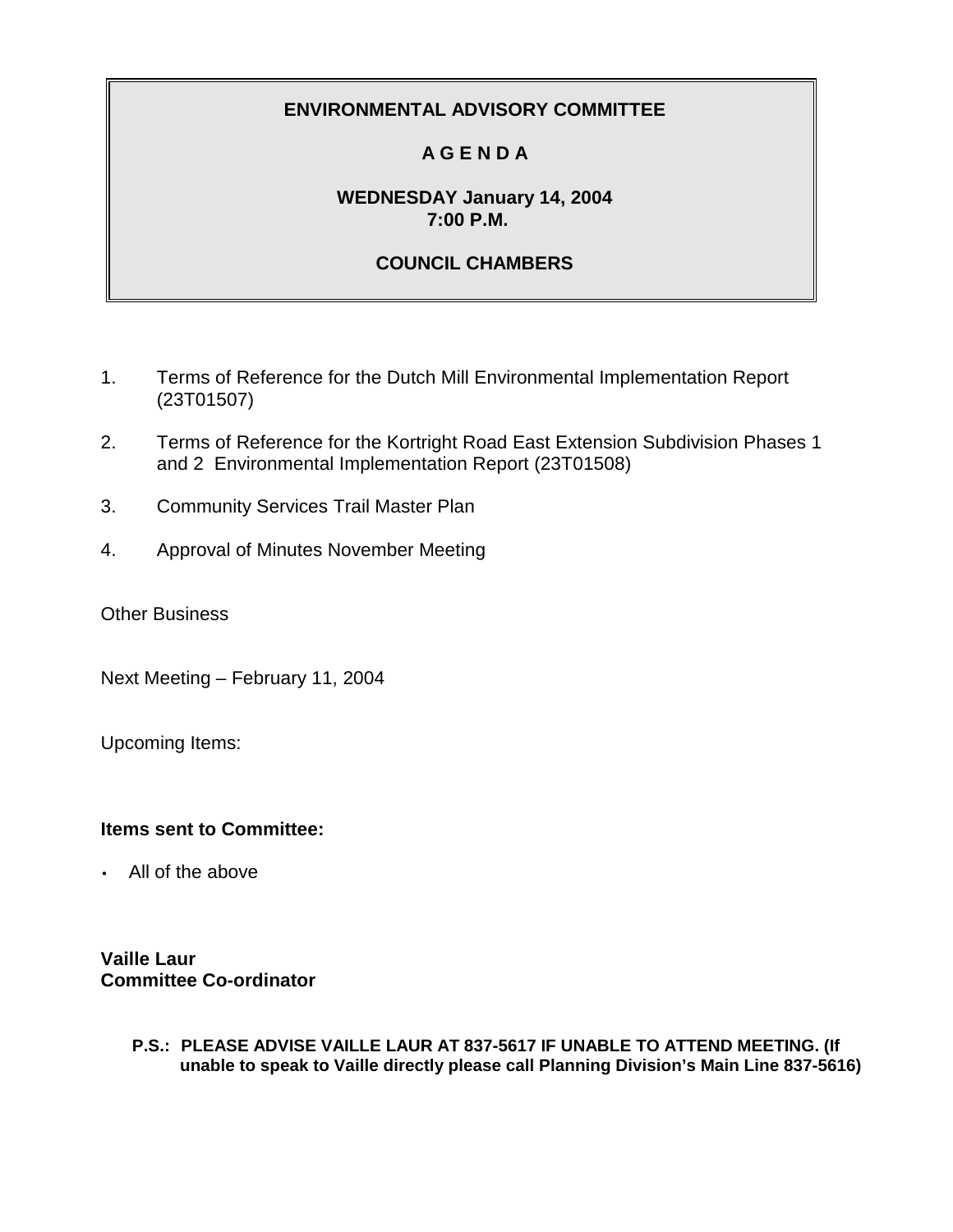## **ENVIRONMENTAL ADVISORY COMMITTEE WEDNESDAY, JANUARY 14TH, 2004 AT 7:00 P.M.**

# **COUNCIL CHAMBERS MINUTES**

| <b>Present:</b>         | J. Ford (Chair)<br>R. Nadolny                                                                                                                                                                                                                                                                  | D. Bienzle<br>S. Braun<br>P. Smith |
|-------------------------|------------------------------------------------------------------------------------------------------------------------------------------------------------------------------------------------------------------------------------------------------------------------------------------------|------------------------------------|
| <b>Regrets:</b>         | S. Duff                                                                                                                                                                                                                                                                                        |                                    |
| Staff:                  | S. Smith, V. Laur, M. Angelo                                                                                                                                                                                                                                                                   |                                    |
| <b>External Groups:</b> | Asrid Clos from Green Scheels Pidgeon Planning Consultants Ltd.<br>Chris Sims from Gamsby and Mannerow<br>Nancy Shoemaker from Black, Shoemaker, Robinson and Donaldson<br>Barb Dowsley from Stantec (formerly ESG International)<br>Janet Sperling from Recreation and Parks – City of Guelph |                                    |

## **1. Terms of Reference for the Dutch Mill Environmental Implementation Report (23T01507)**

Shannon Smith, Environmental Planner with the City of Guelph introduced the Environmental Implementation Report.

Chris Sims from Gamsby and Mannerow provided a brief overview on the Environmental Implementation Report and requested feedback/comments from the Environmental Advisory Committee.

An item of concern raised by the Environmental Advisory Committee was that of the water quality issue.

### **2. Terms of Reference for the Kortright Road East Extension Subdivision Phases 1 and 2 Environmental Implementation Report (23T01508)**

Shannon Smith, Environmental Planner with the City of Guelph introduced the Environmental Implementation Report.

It was noted that Shannon Smith's comments would be incorporated into the Environmental Implementation Report.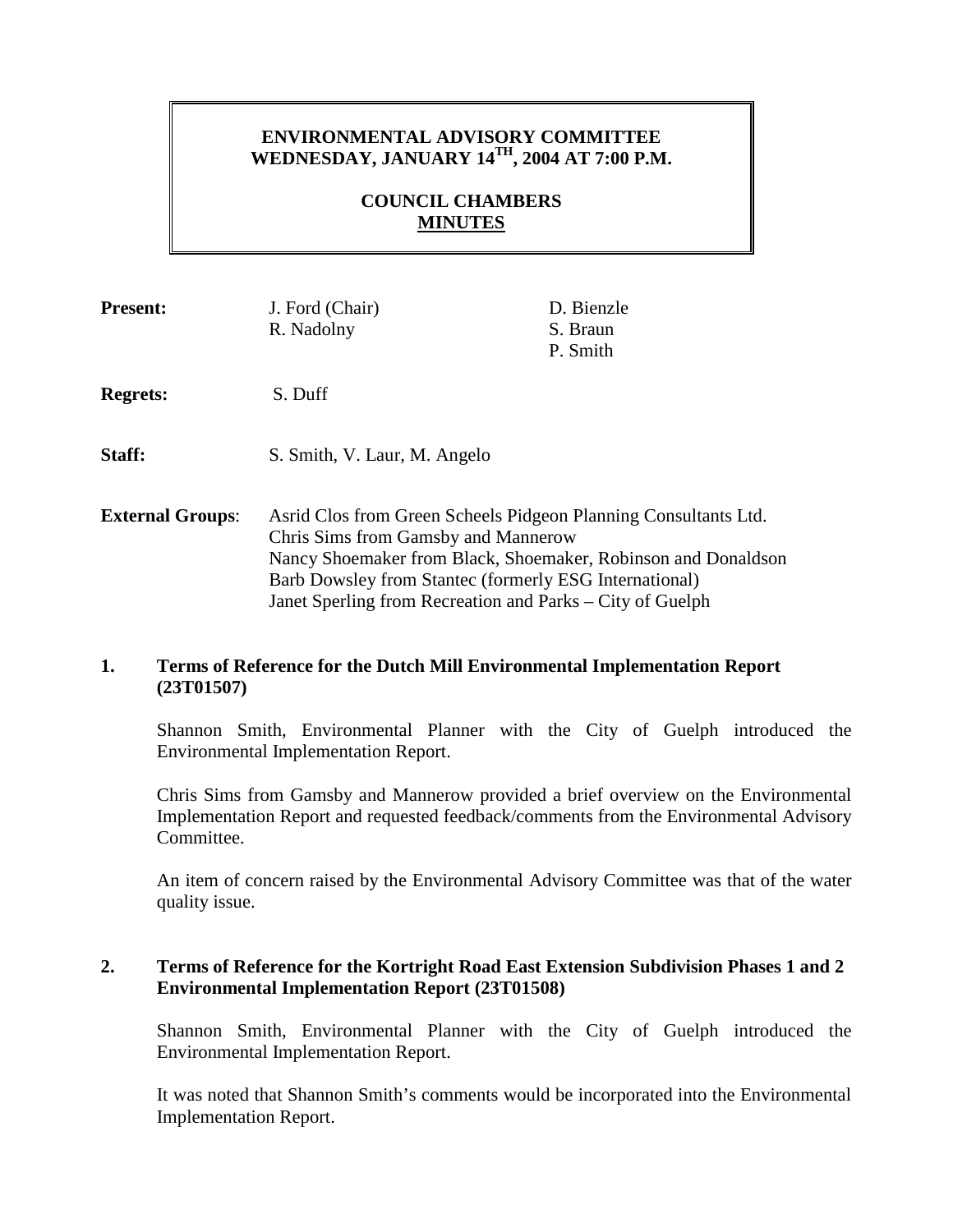#### **3. Community Services Trail Master Plan**

Shannon Smith, Environmental Planner with the City of Guelph introduced Janet Sperling, Park Planner from Community Services.

Janet Sperling provided a brief overview of the City Wide Trail Master Plan including its goals, objectives and guiding principles. Janet Sperling requested feedback/comments from the Environmental Advisory Committee.

Discussion focused on the following items/concerns:

- Concern of impact of trails going through natural areas
- Concern of trails being placed on roads of high traffic areas
- It was suggested that natural trails within 120 metres come to EAC for review.

#### **4. Approval of Minutes from November 19, 2003**

Moved by D. Bienzle and seconded by S. Braun –

"TO accept the minutes as printed."

**Motion Carried** 

#### **5. Other Business**

#### **6. Next meeting**

Next meeting will be February 11, 2004.

The meeting was adjourned at 8:20 p.m.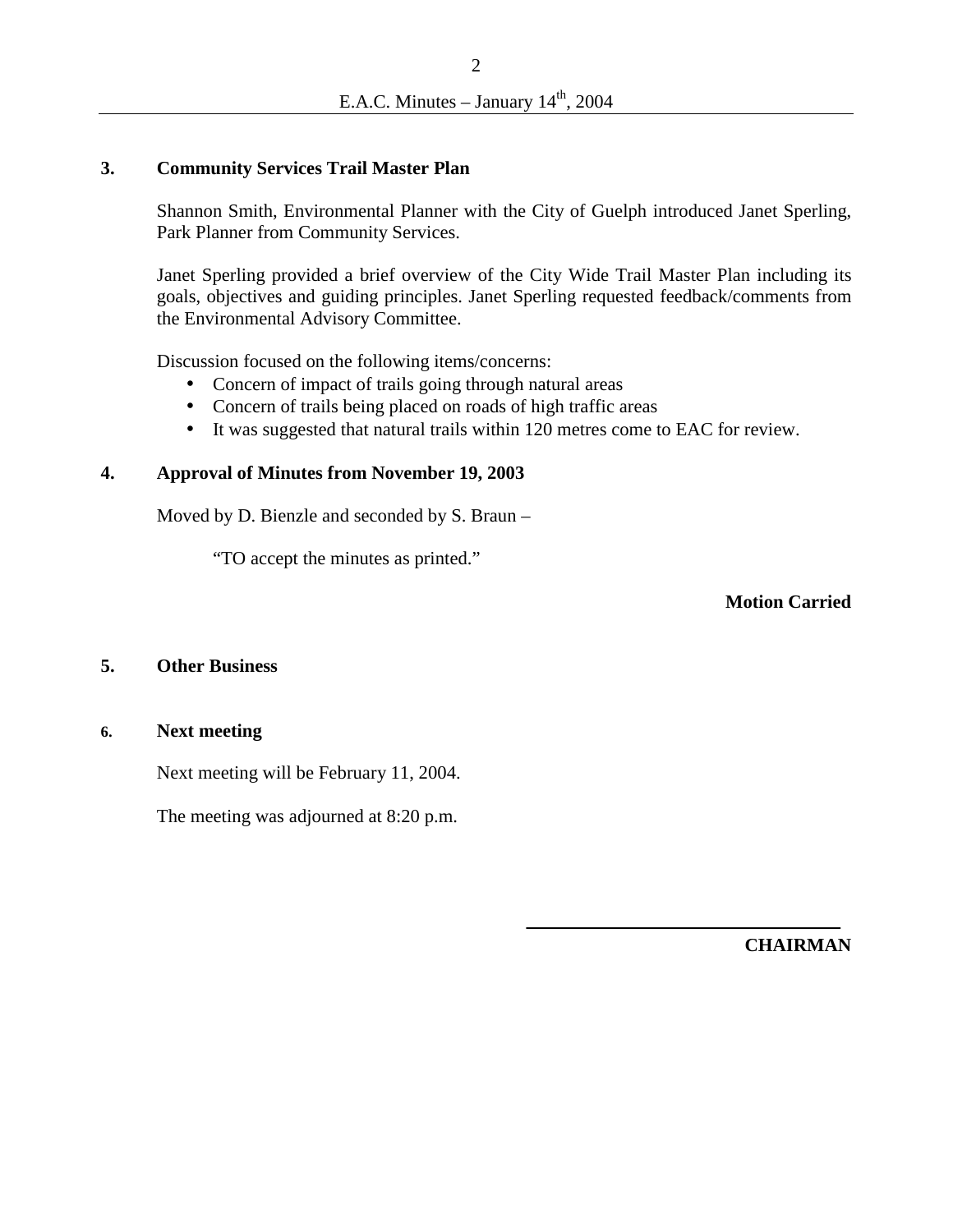# **A G E N D A**

# **WEDNESDAY February 11, 2004 7:00 P.M.**

# **COUNCIL CHAMBERS**

- 1. Doma-Can Property Environmental Impact Study, (ZC0313)
- 2. Salvation Army,1320 Gordon Street Environmental Implementation Report
- 3. Approval of Minutes January Meeting

Other Business

• Minutes Discussion (conflict of interest item)

Next Meeting – March 10, 2004

Upcoming Items:

- Pergola EIS
- Hanlon Creek Business Park EIS
- Hebert EIS
- 211 Kortright Road West EIS

## **Items sent to Committee:**

• All the above except Hebert EIS

**Vaille Laur Committee Co-ordinator**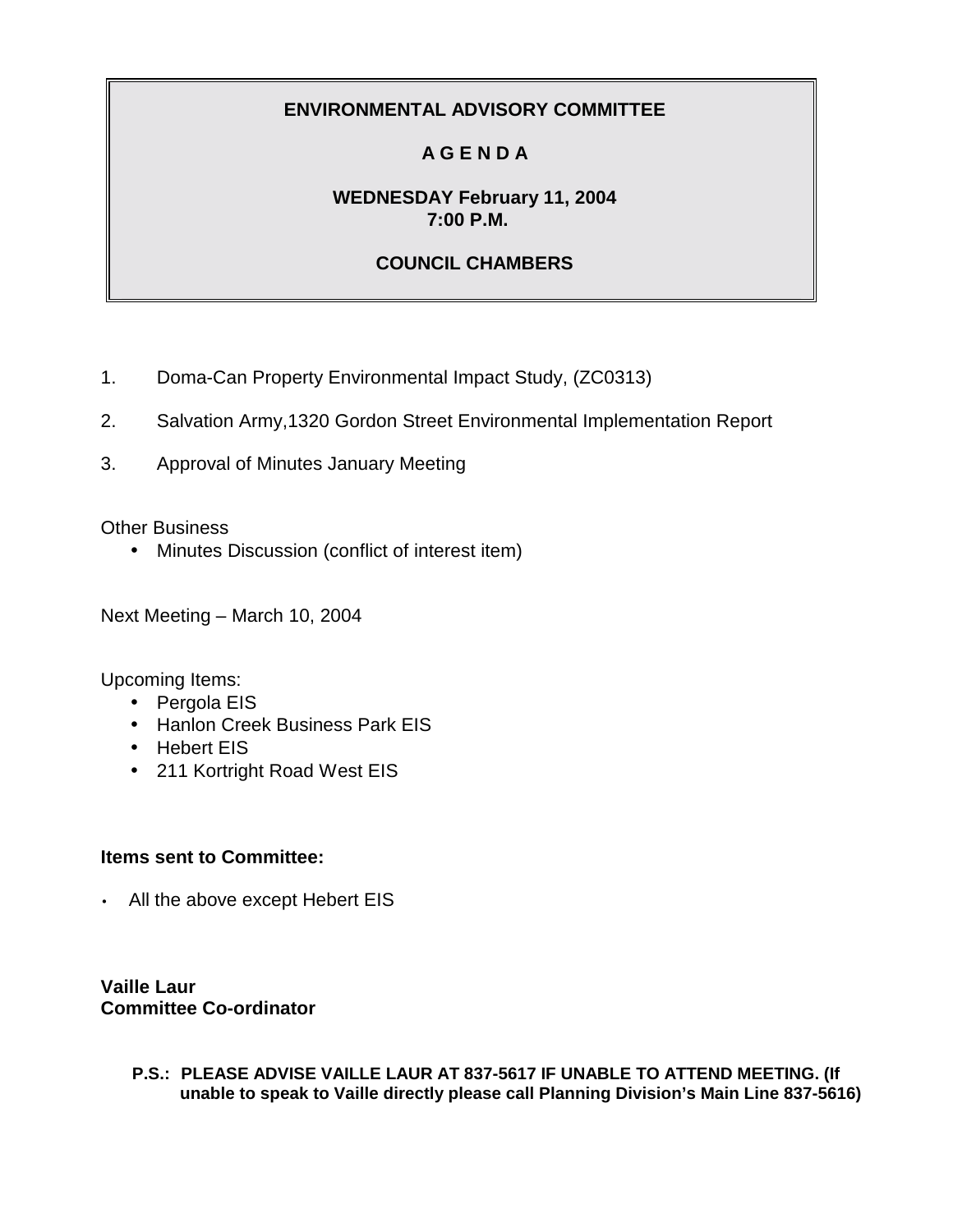## **ENVIRONMENTAL ADVISORY COMMITTEE WEDNESDAY, FEBRUARY 11TH, 2004 AT 7:00 P.M.**

# **COUNCIL CHAMBERS MINUTES**

| <b>Present:</b>         | J. Ford (Chair)<br>J. MacKinnon<br>P. Smith                                                                                                                                                                                               | D. Bienzle<br>S. Braun |
|-------------------------|-------------------------------------------------------------------------------------------------------------------------------------------------------------------------------------------------------------------------------------------|------------------------|
| <b>Regrets:</b>         | S. Duff, R. Nadolny                                                                                                                                                                                                                       |                        |
| Staff:                  | S. Smith, V. Laur, M. Angelo                                                                                                                                                                                                              |                        |
| <b>External Groups:</b> | Astrid Clos from Green Scheels Pidgeon Planning Consultants Ltd.<br>Chris Sims from Gamsby and Mannerow Limited<br>Brad Bricker from LGL<br>David McAuley, J. David McAuley Architects<br>Elaine Gosnell, Natural Resource Solutions Inc. |                        |

### **1. Doma-Can Property Environmental Impact Study, (ZC0313)**

Shannon Smith, Environmental Planner with the City of Guelph introduced the resubmission of the Doma-Can Property Environmental Impact Study. Shannon reviewed the concerns that the Committee had with the original submission which was brought before the Committee on October  $08<sup>th</sup>$ , 2003.

Astrid Clos from Green Scheels Pidgeon Planning Consultants Ltd*.* provided a brief overview of the revised addendum that was distributed to EAC members and reviewed changes in the concept plan as well as the Environmental Impact Study.

P. Smith suggested that vegetation maps from the Ministry of Natural Resources would be a helpful tool when assessing future Environmental Impact Studies.

Moved by S. Braun and seconded by D. Bienzle –

"THAT the Environmental Advisory Committee support the Environmental Impact Study as presented."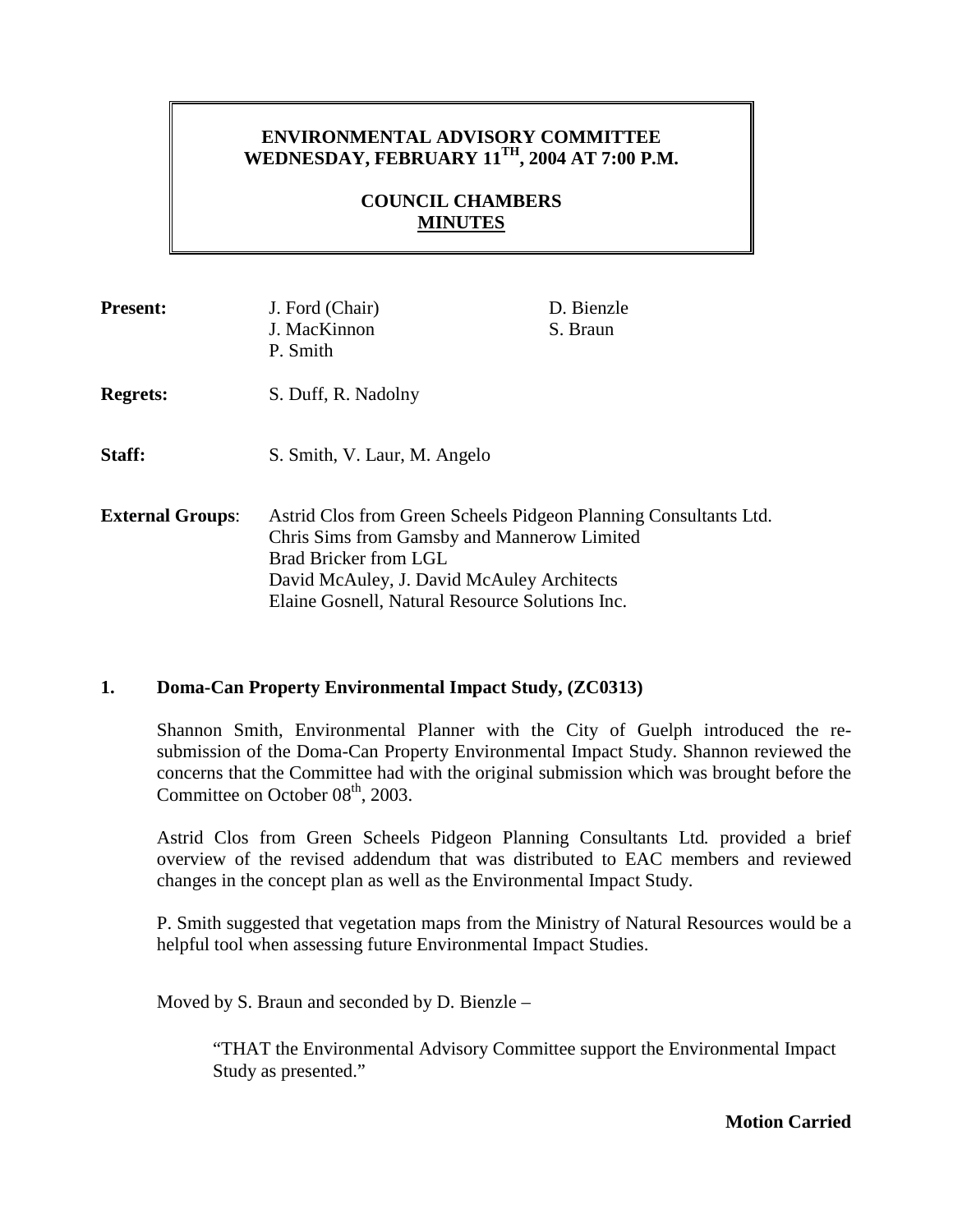#### **2. Salvation Army, 1320 Gordon Street Environmental Implementation Report**

Shannon Smith, Environmental Planner with the City of Guelph introduced the Environmental Implementation Report.

David McAuley, from J. David McAuley Architects gave a brief presentation on the overall site including landscape and grading plans.

Chris Sims from Gamsby and Mannerow Limited and Elaine Gosnell from Natural Resource Solutions Inc. were available to answer questions of the Environmental Advisory Committee.

Moved by D. Bienzle and seconded by P. Smith –

"THAT the Environmental Advisory Committee support the Environmental Implementation Report."

### **Motion Carried**

#### **4. Approval of Minutes from January 14, 2004**

Moved by D. Bienzle and seconded by S. Braun –

"TO accept the minutes with the following noted item - S. Braun declared a conflict of interest to the committee in regards to the Kortright East agenda item."

#### **Motion Carried**

#### **5. Other Business**

- The Environmental Advisory Committee suggested that an Environmental Impact Study should include a larger context map and applicants need to be prepared to discuss it when an EIS is brought before the Committee.
- Shannon Smith advised that an orientation session will be scheduled once all new EAC members are appointed.
- Shannon Smith reported that a Terrestrial Inventory is forthcoming, upon Council approval of the budget.

#### **6. Next meeting**

Next meeting will be March 10, 2004. The meeting was adjourned at 9:30 p.m.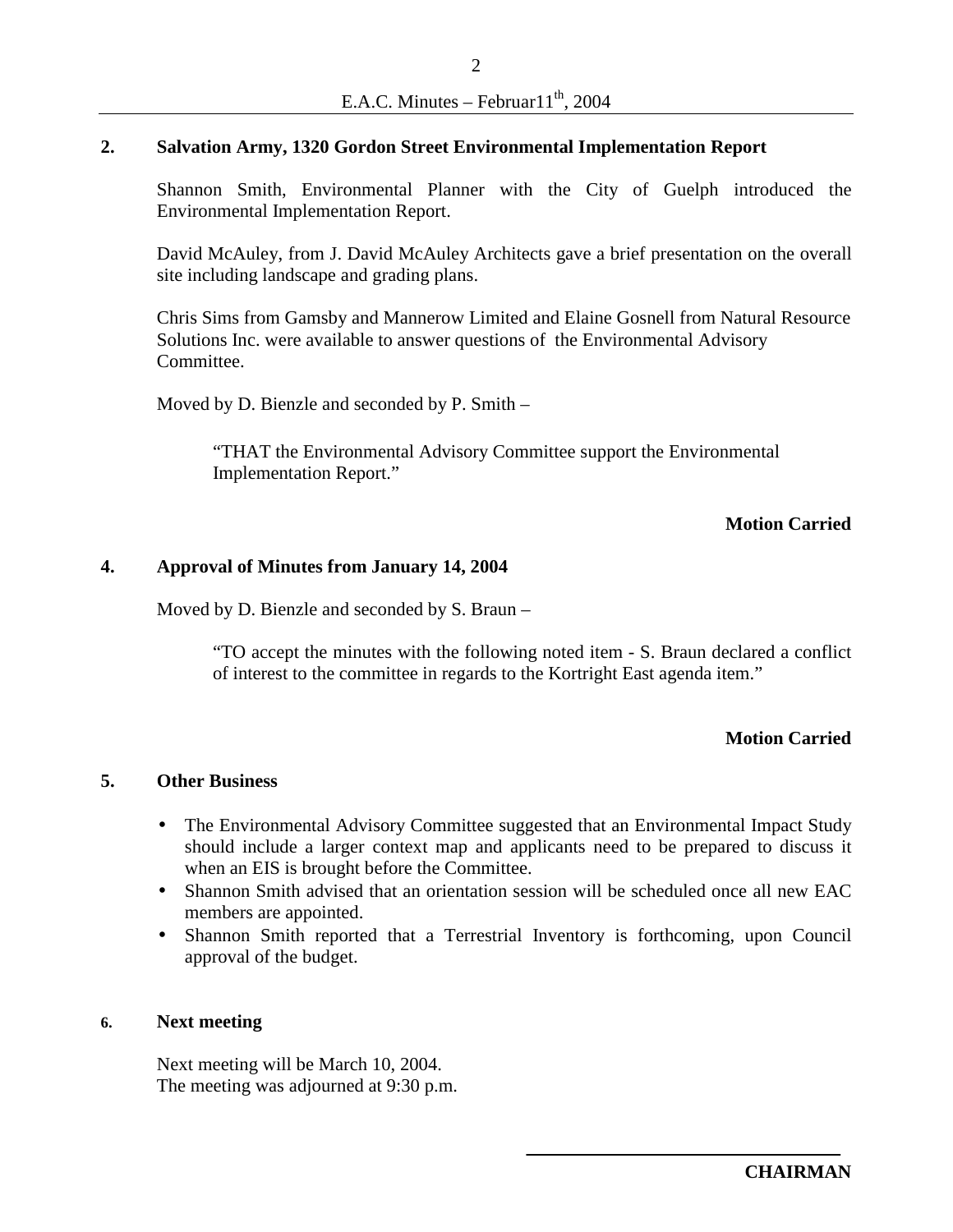# **A G E N D A**

# **WEDNESDAY March 10, 2004 7:00 P.M.**

# **COUNCIL CHAMBERS**

- 1. Doma-Can Property Terms of Reference for the Environmental Implementation Report, (ZC0313)
- 2. Dutch Mill Environmental Implementation Report (23T01507)
- 3. 211 Kortright Road West Environmental Impact Study (ZC0312)
- 4. Approval of Minutes February Meeting

Other Business

Next Meeting – April 14, 2004

Upcoming Items:

- Pergola Environmental Impact Study
- Hanlon Creek Business Park Environmental Impact Study
- Hebert Property Environmental Impact Study (ZC0314)
- Doma-Can Property Environmental Implementation Report
- Kortright East Environmental Implementation Report
- Westminister Woods East Plan of Subdivision Re-submission

## **Items sent to Committee:**

- Doma-Can
- Dutch Mill
- 211 Kortright Road West

**Vaille Laur Committee Co-ordinator**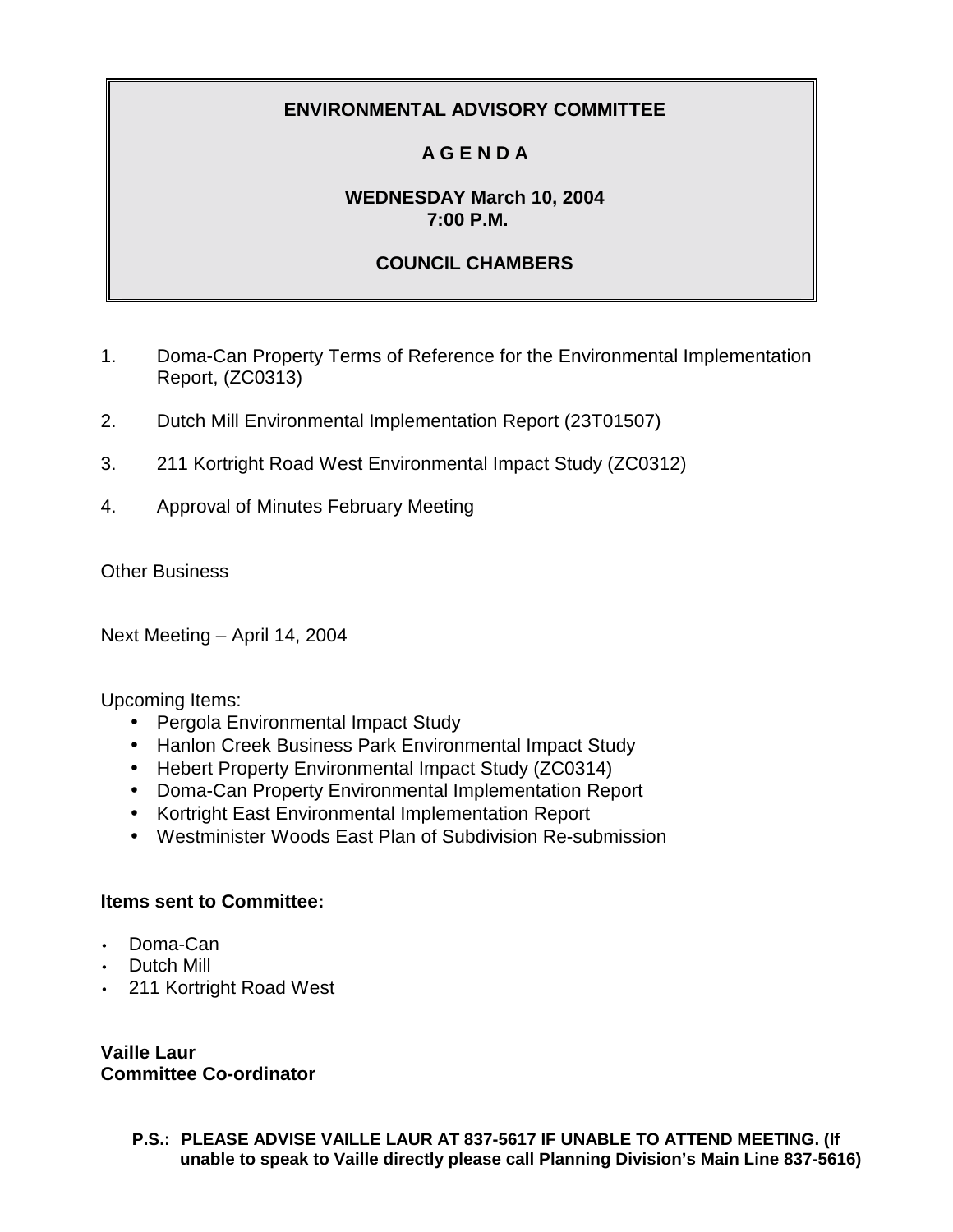## **ENVIRONMENTAL ADVISORY COMMITTEE WEDNESDAY, MARCH 10TH, 2004 AT 7:00 P.M.**

# **COUNCIL CHAMBERS MINUTES**

| <b>Present:</b>         | J. Ford (Chair)<br>J. MacKinnon<br>P. Smith<br>R. Nadolny                                                                                                     | S. Duff<br>S. Braun<br>J. DeBruyn |
|-------------------------|---------------------------------------------------------------------------------------------------------------------------------------------------------------|-----------------------------------|
| <b>Regrets:</b>         | D. Bienzle                                                                                                                                                    |                                   |
| Staff:                  | A. Hearne, V. Laur, M. Angelo                                                                                                                                 |                                   |
| <b>External Groups:</b> | Astrid Clos from Green Scheels Pidgeon Group<br>Chris Sims from Gamsby Mannerow Limited<br>Sarah Austin from Gamsby Mannerow Limited<br>Brad Bricker from LGL |                                   |

### **1. Dutch Mill Environmental Implementation Report (23T01507)**

Al Hearne, Senior Development Planner with the City of Guelph introduced the application and provided a brief overview on the site location and history.

Astrid Clos from GSP Group provided a brief overview of the plan as well as the zoning.

Discussion focused on the following items/concerns:

- Concern on length of monitoring process (i.e. erosion control)
- Concern regarding the proposed signage (re: Figure 3 reads '**recreational** and scenic value') and that the word '**recreational**' needs to be more specific to indicate passive recreation only.

Moved by S. Duff and seconded by R. Nadolny –

"THAT the Environmental Advisory Committee support the Dutch Mill Subdivision Environmental Implementation Report as submitted."

The public were invited to speak -

• Laura Murr from the Clean Water Coalition, voiced concern regarding monitoring and asked if Council could budget monitoring money. The Environmental Advisory Committee will consider this request.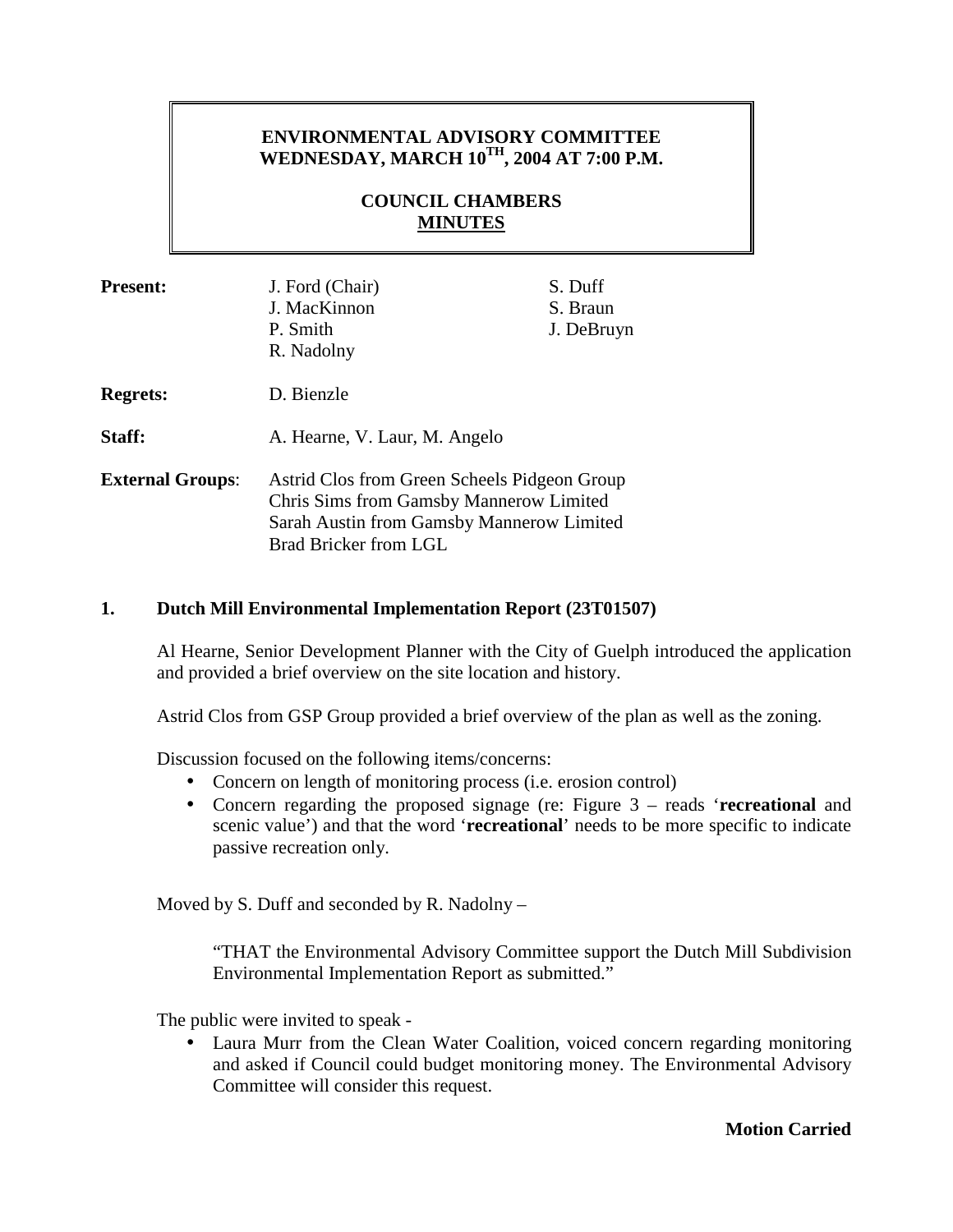### **2. 211 Kortright Road West Environmental Impact Study (ZC0312)**

Al Hearne, Senior Development Planner with the City of Guelph introduced the application and provided a brief overview on the subject site. It was reported that a Notice of Informal Public Information Meeting has been circulated to area residents and is scheduled for March 17th, 2004.

Brad Bricker from LGL was available to respond to questions of the Environmental Advisory Committee.

Discussion focused on the following items/concerns:

- green plan overlay not addressed satisfactorily
- general feeling that it would be better if the property was owned by the City of Guelph or the GRCA and not developed
- the report wasn't clear as to how to minimize the effects on core Greenland areas
- there are no monitoring recommendations or plans
- Provincial Policy statement needs to be addressed

The public were invited to speak -

- Laura Murr from the Clean Water Coalition opposed development of the site and noted that the core areas should be protected.
- Archie MacKinnon, resident of 693 Edinburgh Road South, voiced concern with the proposed development and the impacts it would have on surrounding vegetation and wildlife. Mr. Mackinnon also enquired as to whether the City, other agency, or residents could purchase the property.

Moved by S. Duff and seconded by P. Smith –

"THAT the Environmental Advisory Committee defers consideration of this Environmental Impact Study until the central issues of non-core greenlands and Provincial Policy Statement are addressed."

**Motion Carried** 

#### AND

Moved by P. Smith and seconded by J. MacKinnon –

"THAT the Environmental Advisory Committee requests the City consider alternative ways of acquiring this property."

**Motion Carried**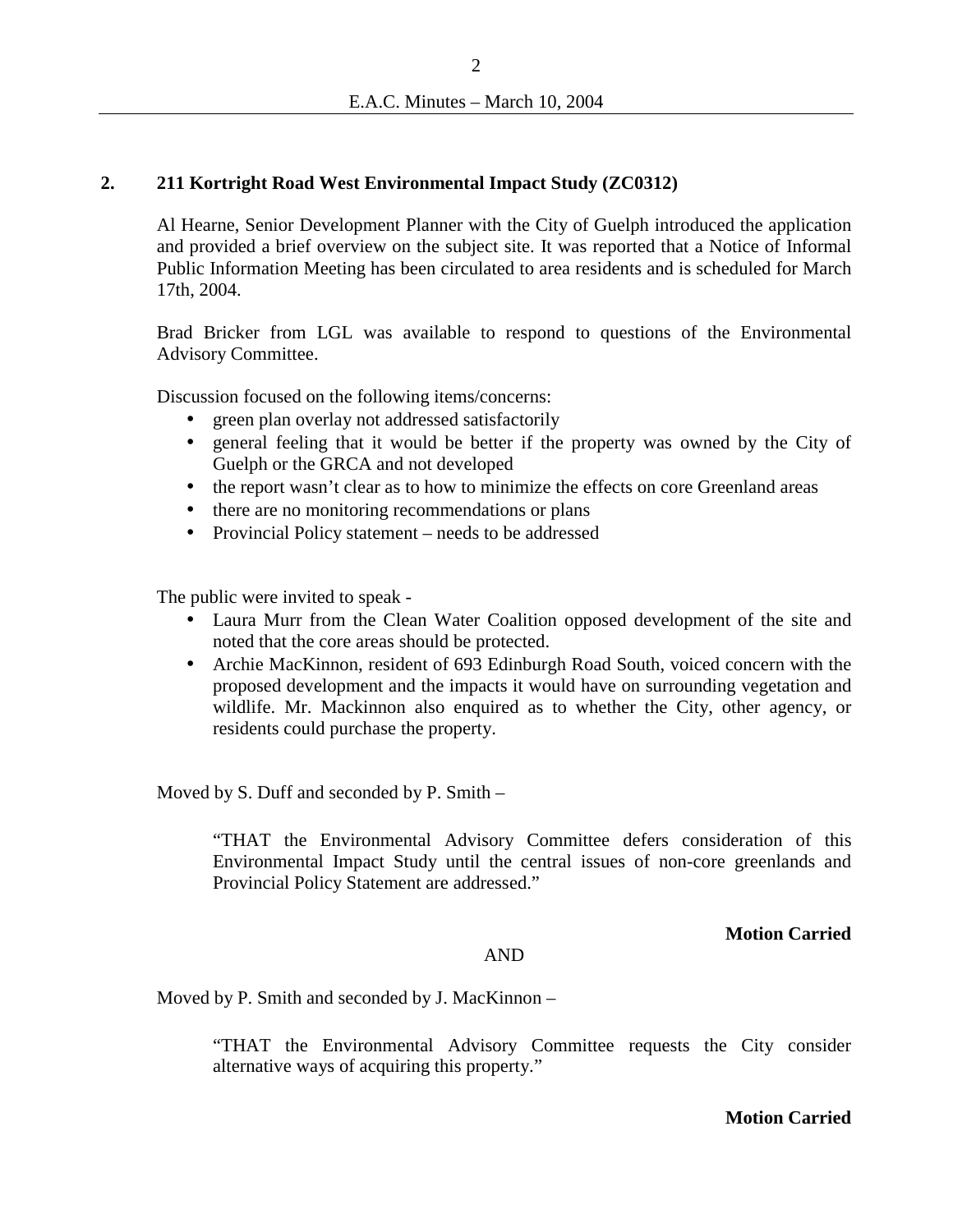### **4. Approval of Minutes from February 11, 2004**

Moved by R. Nadolny and seconded by S. Duff –

"TO accept the minutes as printed."

# **Motion Carried**

## **5. Other Business**

• 'Policy Discussion' to be placed on April's EAC Agenda.

# **6. Next meeting**

Next meeting will be April 14, 2004.

The meeting was adjourned at 10:00 p.m.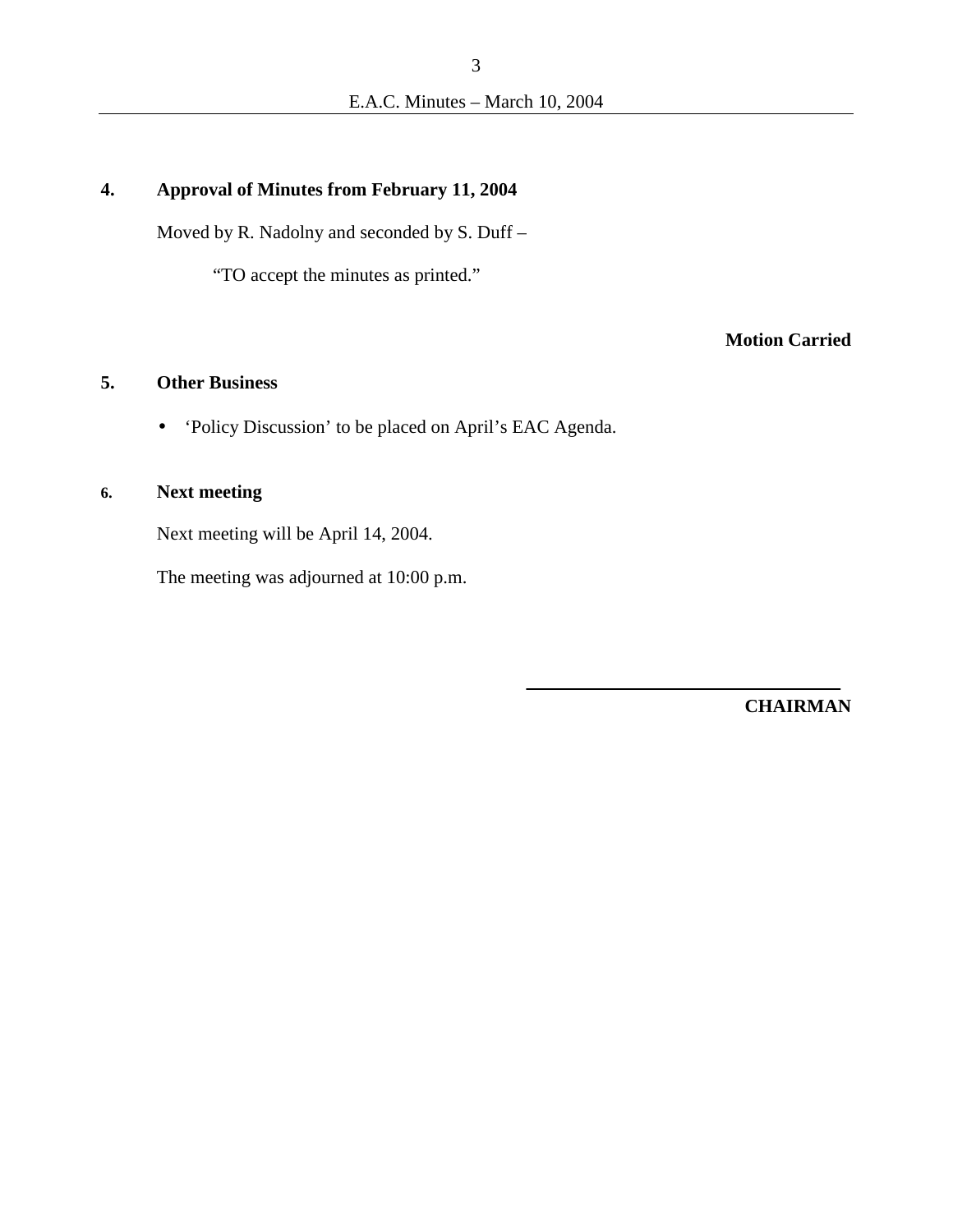## **ENVIRONMENTAL ADVISORY COMMITTEE**  WEDNESDAY, MAY 12<sup>TH</sup>, 2004 AT 7:00 P.M.

# **COUNCIL CHAMBERS MINUTES**

| <b>Present:</b>         | J. Ford (Chair)<br>J. MacKinnon<br>R. Nadolny<br>P. Smith                                                                                                                       | S. Duff<br>S. Braun<br>J. DeBruyn<br>J. Ambrose |
|-------------------------|---------------------------------------------------------------------------------------------------------------------------------------------------------------------------------|-------------------------------------------------|
| <b>Regrets:</b>         | D. Bienzle,                                                                                                                                                                     |                                                 |
| Staff:                  | S. Smith, V. Laur, A. Hearne, P. Linn                                                                                                                                           |                                                 |
| <b>External Groups:</b> | Astrid Clos from GSP Group<br>Chris Sims from Gamsby and Mannerow Limited<br>William Banks from Waterloo Hydrogeologic<br>David Stephenson from Natural Resource Solutions Inc. |                                                 |

Chairperson, Jamie Ford welcomed new member John Ambrose to the Committee. Members introduced themselves

### **1. 410 Watson Road South (Hebert Property) Environmental Impact Study (ZC0314)**

Shannon Smith, Environmental Planner with the City of Guelph introduced the 410 Watson Road South (Hebert Property) Environmental Impact Study and provided a brief overview on the site location and history.

Chris Sims from Gamsby and Mannerow Limited provided a brief overview of the Environmental Impact Study and responded to questions of the Environmental Advisory Committee.

Moved by S. Duff and seconded by S. Braun –

"THAT the Environmental Advisory Committee accept the 410 Watson Road South Environmental Impact Study as presented."

**Motion Carried**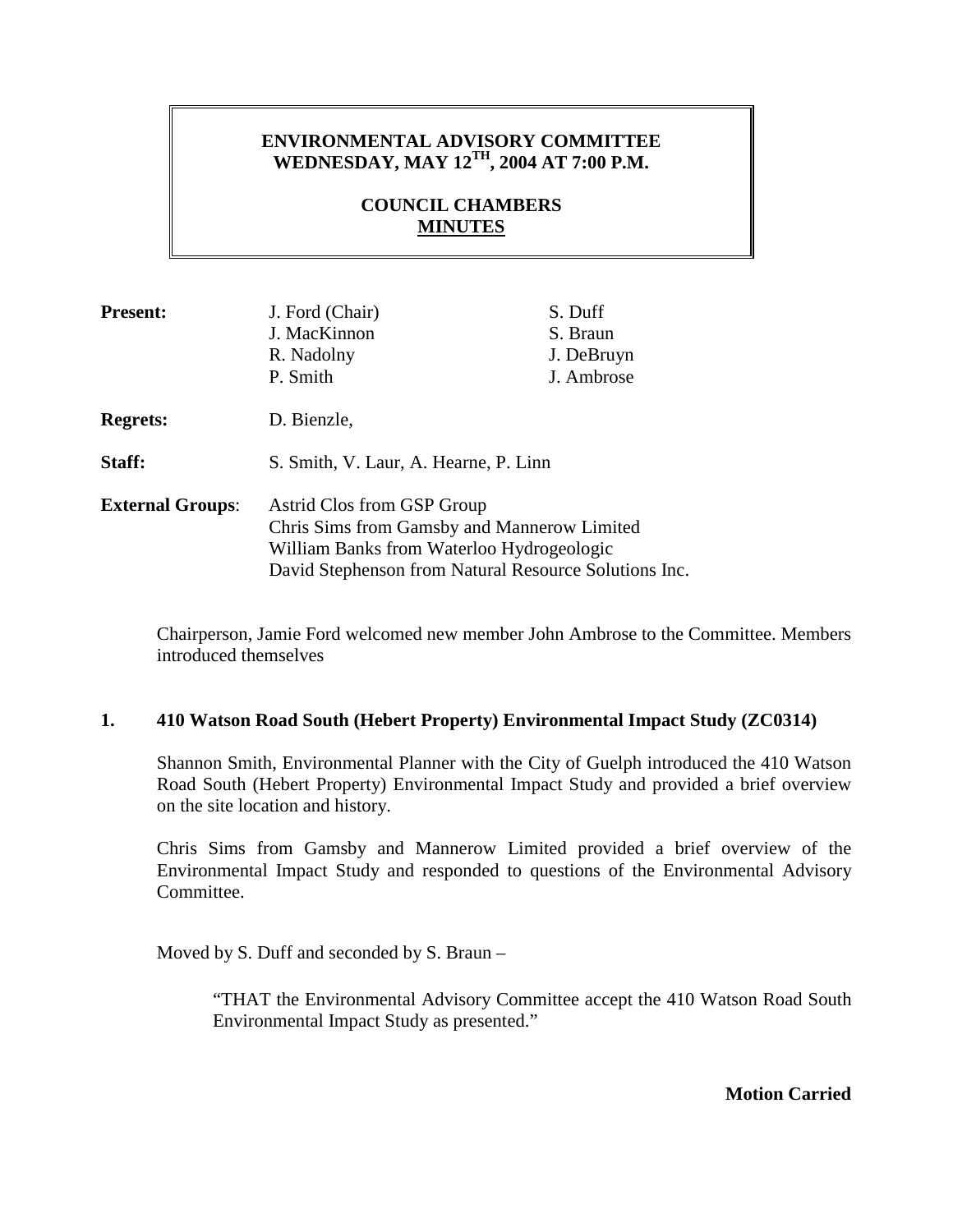### **2. Hanlon Creek Business Park Environmental Impact Study**

Asrid Clos, Planning Consultant with GSP Group introduced the Hanlon Creek Business Park Environmental Impact Study and provided a brief overview on the site location and history.

William Banks from Waterloo Hydrogeologic and David Stephenson from Natural Resource Solutions Inc. responded to questions of the Environmental Advisory Committee.

Discussion focused on the following items/concerns:

- Buffer widths and justification
- Water quality in the wetland and physical temperature of water
- Buffer have SWM swales in them and narrow no touch zones
- Are swales/stormwater ponds appropriate inside a buffer?
- Address soluble pollutants like road salt
- Not enough enhanced areas to warrant reduced buffers
- Ensure comments from the GRCA and City Staff are addressed in the consolidated EIS
- Consolidate monitoring recommendations

At 10:00 p.m. a Motion was made to extend the Environmental Advisory Committee meeting by 30 minutes.

Moved by J. DeBruyn and seconded by S. Braun

### **Motion Carried**

The public were invited to speak -

• Doug Johnson from the Kortright Hills Neighbourhood Association, voiced concern regarding controls on properties after they are built and post development monitoring.

Moved by J. DeBruyn and seconded by J. Ambrose –

"THAT the Environmental Advisory Committee defer support on the Environmental Impact Study with the following list of items of concern:

- Effective contaminants being addressed specifically non-sedimentable pollutants
- Width of buffers and their use for hydraulic control be addressed
- Reduction of enhancement areas from the 2000 Environmental Impact Study
- A comprehensive and consolidated monitoring plan be provided
- EAC's support for the concerns of the GRCA letter of March 26, 2004
- EAC review the consolidated Environmental Impact Study document"
- Hydraulic operation of storm water management facilities and their possible connectivity with the wetland and groundwater/regional aquifer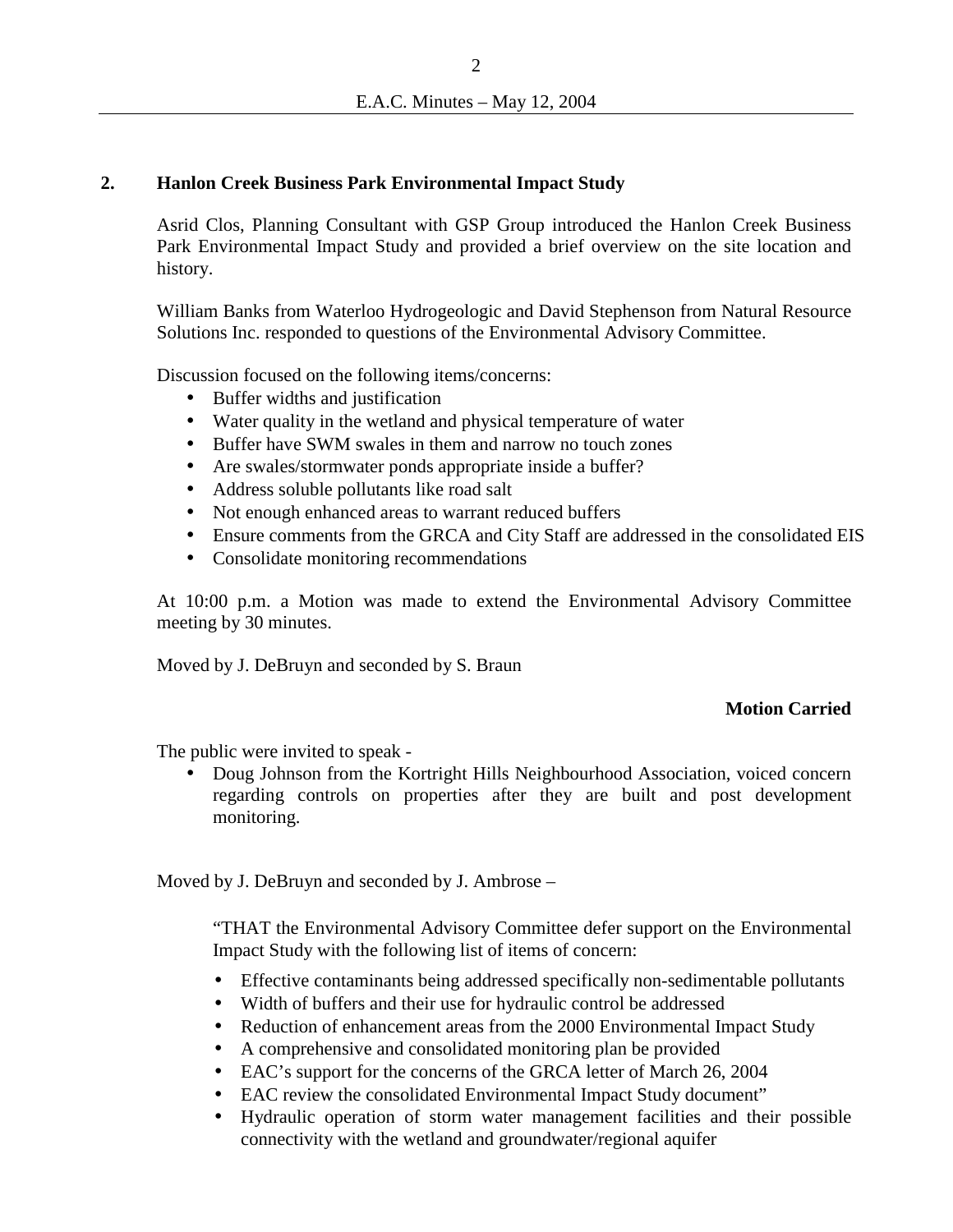• Given that no impermeable liners were proposed in the facilities address control of floating hydrocarbon pollutants entering the wetland through the storm water management facility

#### **Motion Carried**

### **4. Approval of Minutes from April 10, 2004**

Deferred to next meeting.

### **5. Other Business**

• None

# **6. Next meeting**

Next meeting will be June 09, 2004.

The meeting was adjourned at 10:40 p.m.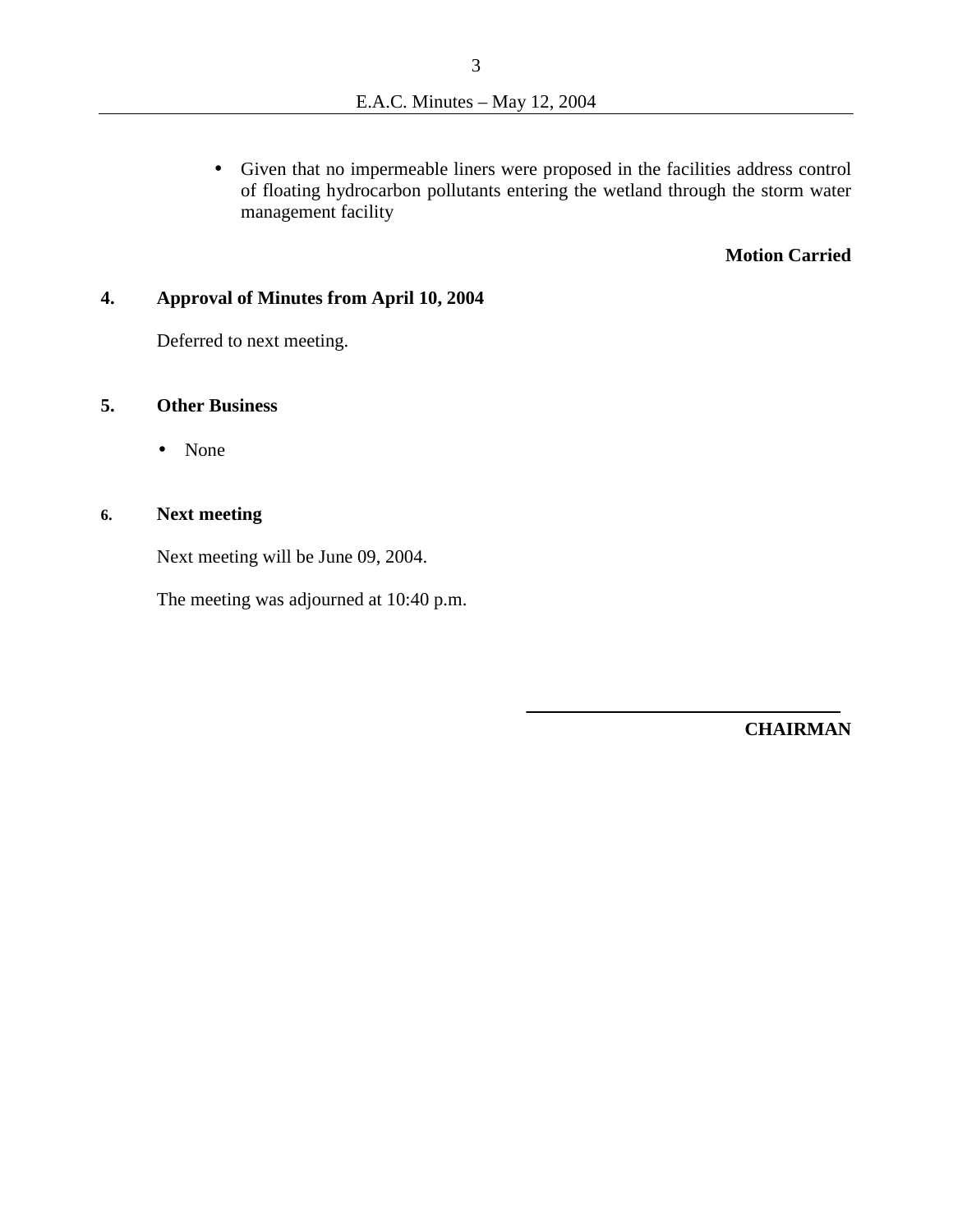# **ENVIRONMENTAL ADVISORY COMMITTEE WEDNESDAY, JUNE 09TH, 2004 AT 7:00 P.M.**

# **COUNCIL CHAMBERS MINUTES**

| <b>Present:</b>         | J. Ford (Chair)<br>J. MacKinnon<br>J. Ambrose<br>P. Smith            | D. Bienzle<br>S. Braun<br>J. DeBruyn |
|-------------------------|----------------------------------------------------------------------|--------------------------------------|
| <b>Regrets:</b>         | S. Duff, R. Nadolny                                                  |                                      |
| Staff:                  | S. Smith, V. Laur                                                    |                                      |
| <b>External Groups:</b> | Brad Bricker from LGL<br>Chris Sims from Gamsby and Mannerow Limited |                                      |

### **1. Gordon Gate Towns (Doma Can property) EIR Terms of Reference, (ZC0313)**

Shannon Smith, Environmental Planner with the City of Guelph introduced the Gordon Gate Towns (Doma Can property) Environmental Implementation Report Terms of Reference and provided a brief overview on the site location and history.

Chris Sims from Gamsby and Mannerow Limited and Brad Bricker from LGL responded to questions of the Environmental Advisory Committee.

General discussion took place and various issues were raised by the Environmental Advisory Committee.

Lynda Walters from the Clean Water Coalition read a letter from Hugh Whitely of the Clean Water Coalition and expressed concerns about insufficient amenity area and the design of the storm water management facility including fencing.

Moved by J. Ambrose and seconded by D. Bienzle

"THAT the Environmental Advisory Committee support the Terms of Reference with the following recommendations:

- provide information on fen/sensitive species and its location
- investigate alternate innovative solutions to minimize the impact of the storm water management pond on the buffers effectiveness
- ensure that the fencing and berming design is as adequate as that in the Southcreek design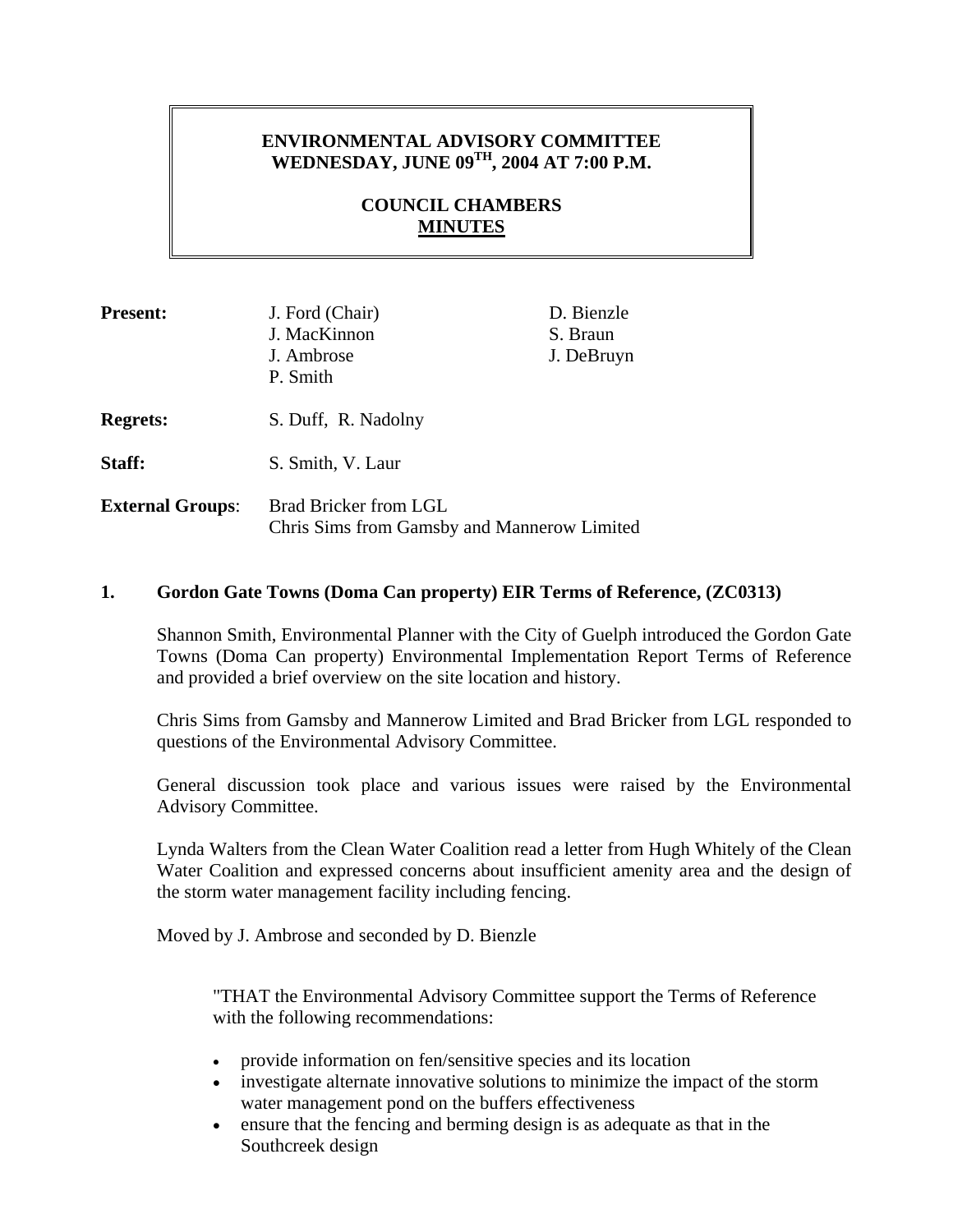- address grading and anticipated construction activities in and near buffers
- address the concerns of Shannon Smith's February 11, 2004 letter
- consider the construction of a trail adjacent to the buffer on the south side of the property along the back of units 9-42
- the buffer and storm water management pond be monitored for effectiveness and be reported to the City annually in perpetuity
- specify the use of native species of certified local sources be used in buffer planting
- place appropriate signage identifying the natural area."

### **Motion Carried**

#### **2. Approval of Minutes from April 10, 2004**

Moved by J. MacKinnon and seconded by D. Bienzle –

"TO accept the minutes as printed."

### **Motion Carried**

#### **3. Approval of Minutes from May 12, 2004**

Moved by J. Ambrose and seconded by S. Braun –

"TO accept the minutes with the following addition to the Hanlon Creek Business Park Environmental Impact Study Resolution –

- Hydraulic operation of storm water management facilities and their possible connectivity with the wetland and groundwater/regional aquifer
- Given that no impermeable liners were proposed in the facilities, address control of floating hydrocarbon pollutants entering the wetland through the storm water management facility."

### **Motion Carried**

### **4. Other Business**

• None

#### **5. Next meeting**

Next meeting will be July 14, 2004. The meeting was adjourned at 9:15 p.m.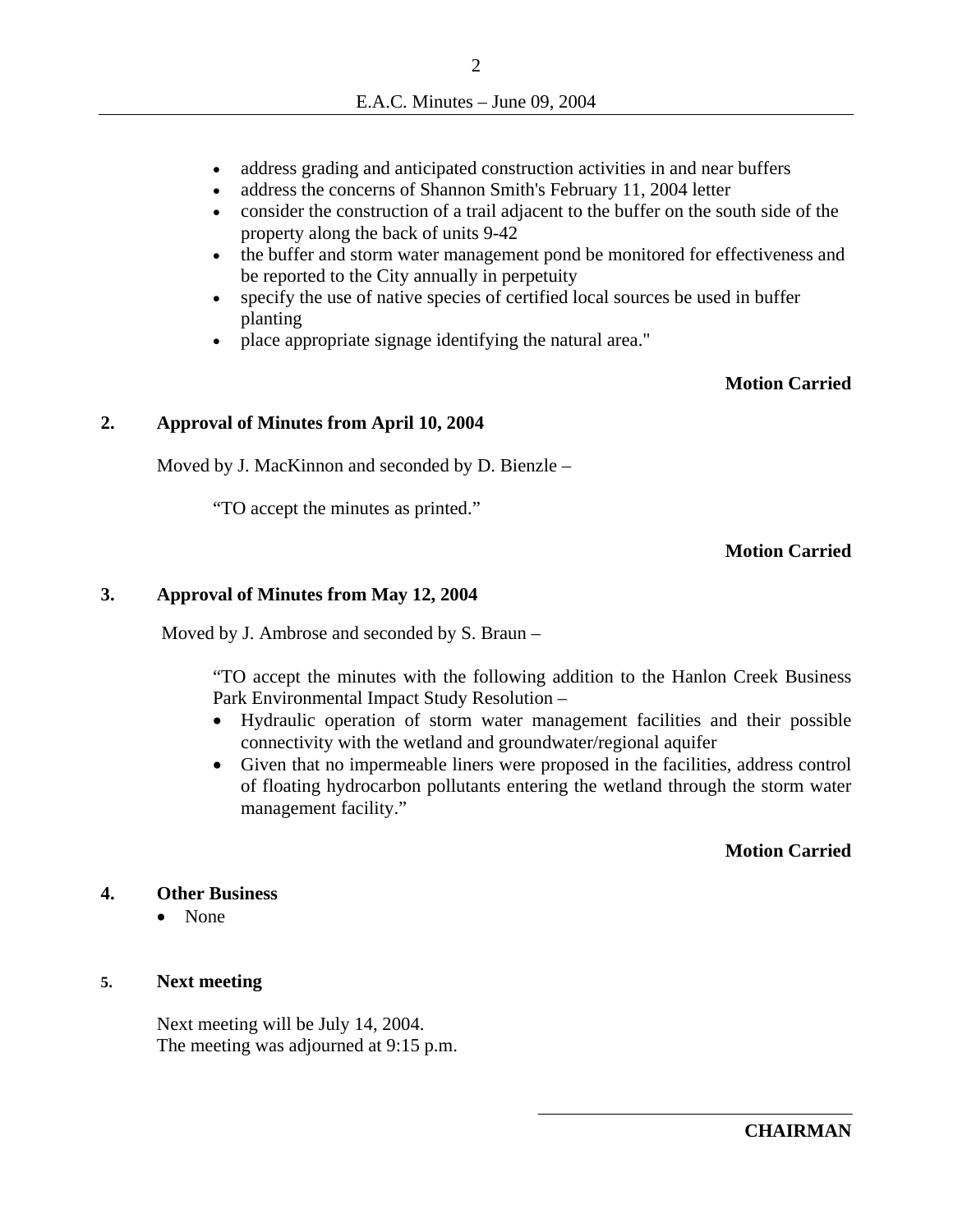# **A G E N D A**

## **WEDNESDAY September 8, 2004 7:00 P.M.**

# **COUNCIL CHAMBERS**

- 1. Woodside Road Subdivision Tree Protection Report, (23T04502)
- 2. Approval of Minutes July Meeting

Other Business

Next Meeting – October 13, 2004

Upcoming Items:

- Hanlon Creek Business Park Environmental Impact Study Resubmission
- Terms of Reference for an Environmental Impact Assessment for Victoria Park Golf Club West Community

## **Items sent to Committee:**

• The above agenda item - via mail

**Vaille Laur Committee Co-ordinator**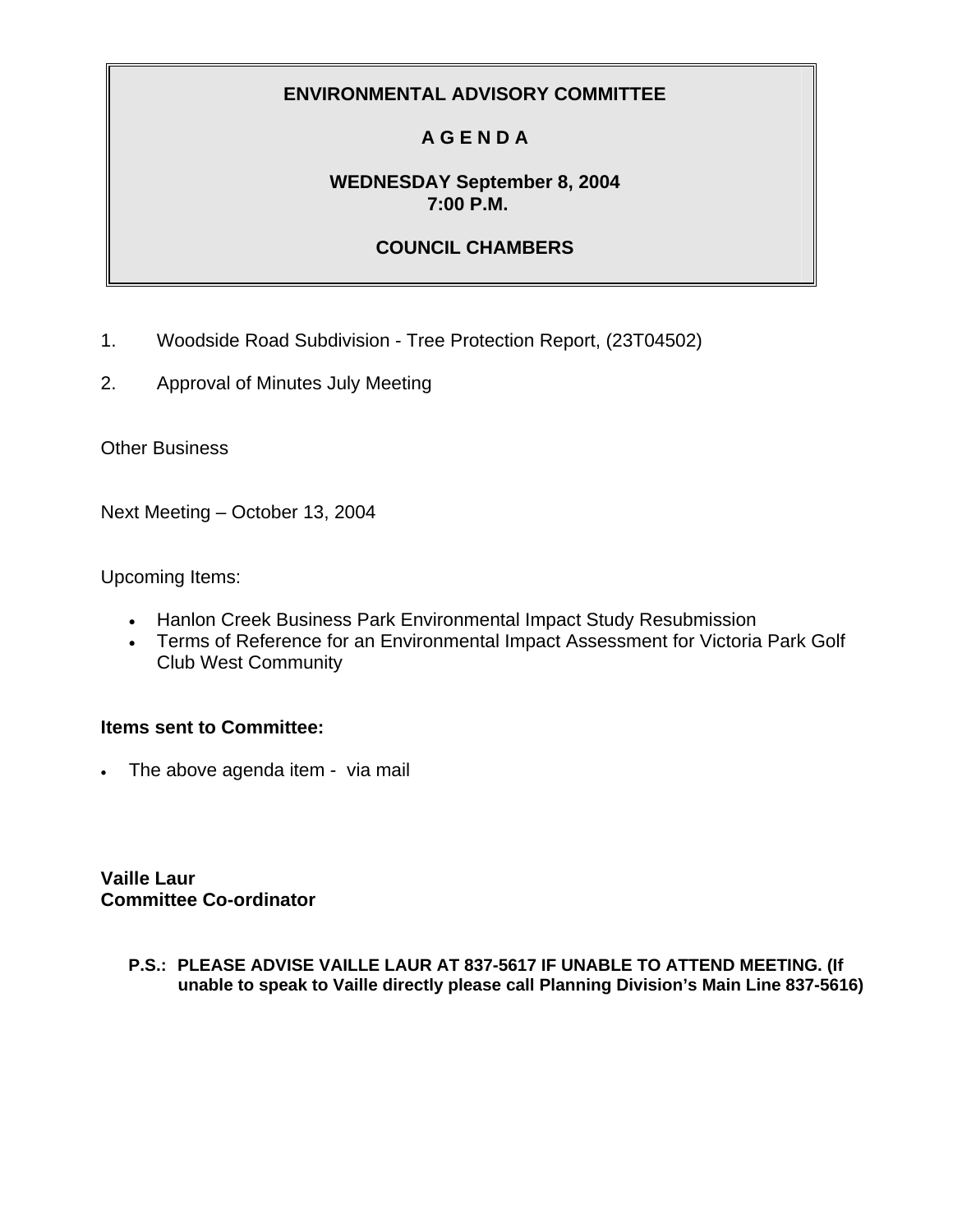# **ENVIRONMENTAL ADVISORY COMMITTEE**  WEDNESDAY, SEPTEMBER 08<sup>TH</sup>, 2004 AT 7:00 P.M.

# **COUNCIL CHAMBERS MINUTES**

| <b>Present:</b>         | J. Ford (Chair)<br>R. Nadolny<br>J. Ambrose                                                                                                                                                                                        | S. Duff<br>J. MacKinnon |
|-------------------------|------------------------------------------------------------------------------------------------------------------------------------------------------------------------------------------------------------------------------------|-------------------------|
| <b>Regrets:</b>         | S. Braun, J. DeBruyn, P. Smith                                                                                                                                                                                                     |                         |
| Staff:                  | S. Smith, V. Laur, M. Angelo                                                                                                                                                                                                       |                         |
| <b>External Groups:</b> | Glenn Wellings from MHBC Planning<br><b>Jeff White from Charleston Homes</b><br><b>Brooks Wickett from Land Plan Collaborative</b><br>Tanya Lonsdale from Braun Consulting Engineers<br>Mirek Sharp from North-South International |                         |

### **1. Woodside Road Subdivision - Tree Protection Report, (23T04502)**

Shannon Smith, Environmental Planner with the City of Guelph introduced the Woodside Road Subdivision - Tree Protection Report and provided a brief overview on the application and site location.

Glenn Wellings from MHBC Planning provided a detailed explanation of the proposed application and distributed the following handouts:

- Draft Plan of Proposed Subdivision
- Maximized Lot Layout
- 11 Lot Design

Brooks Wickett from Land Plan Collaborative provided a brief overview of the wooded area in regards to the Woodside Drive extension and responded to questions of the Environmental Advisory Committee.

General discussion took place and the following concerns were raised by the Environmental Advisory Committee:

- concern over the loss of the ecological function and natural (and cultural) heritage of the woodland area
- the need to preserve more of the wooded area at the north east corner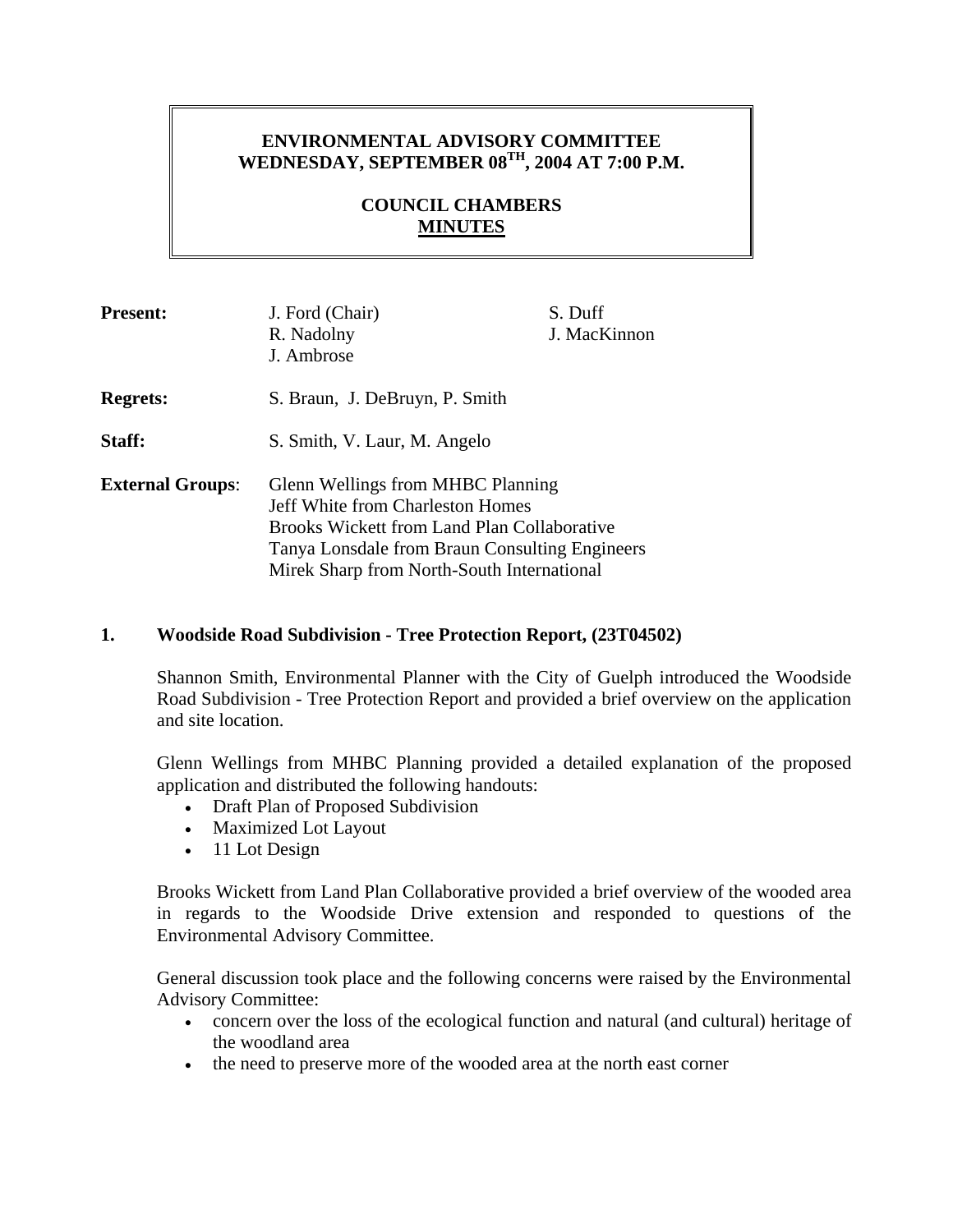Moved by R. Nadolny and seconded by J. Ambrose

"THAT the Environmental Advisory Committee support the proposal with the condition that the majority of the woodlot in the north corner below the present top of bank be preserved."

Vote: For: R. Nadolny, J. Ambrose, J. MacKinnon Against: S. Duff

#### **Motion Carried**

#### **2. Approval of Minutes from July 14, 2004**

Moved by R. Nadolny and seconded by S. Duff –

"TO accept the minutes with the below bullet point removed from the Gordon Gate Towns (Doma Can Property) EIR, resolution –

• A Letter of Credit is necessary for all landscape and restoration work. The City will require a cost estimate upon which to base it."

### **Motion Carried**

#### **4. Other Business**

#### **5. Next meeting**

Next meeting will be October 13, 2004.

The meeting was adjourned at 9:00 p.m.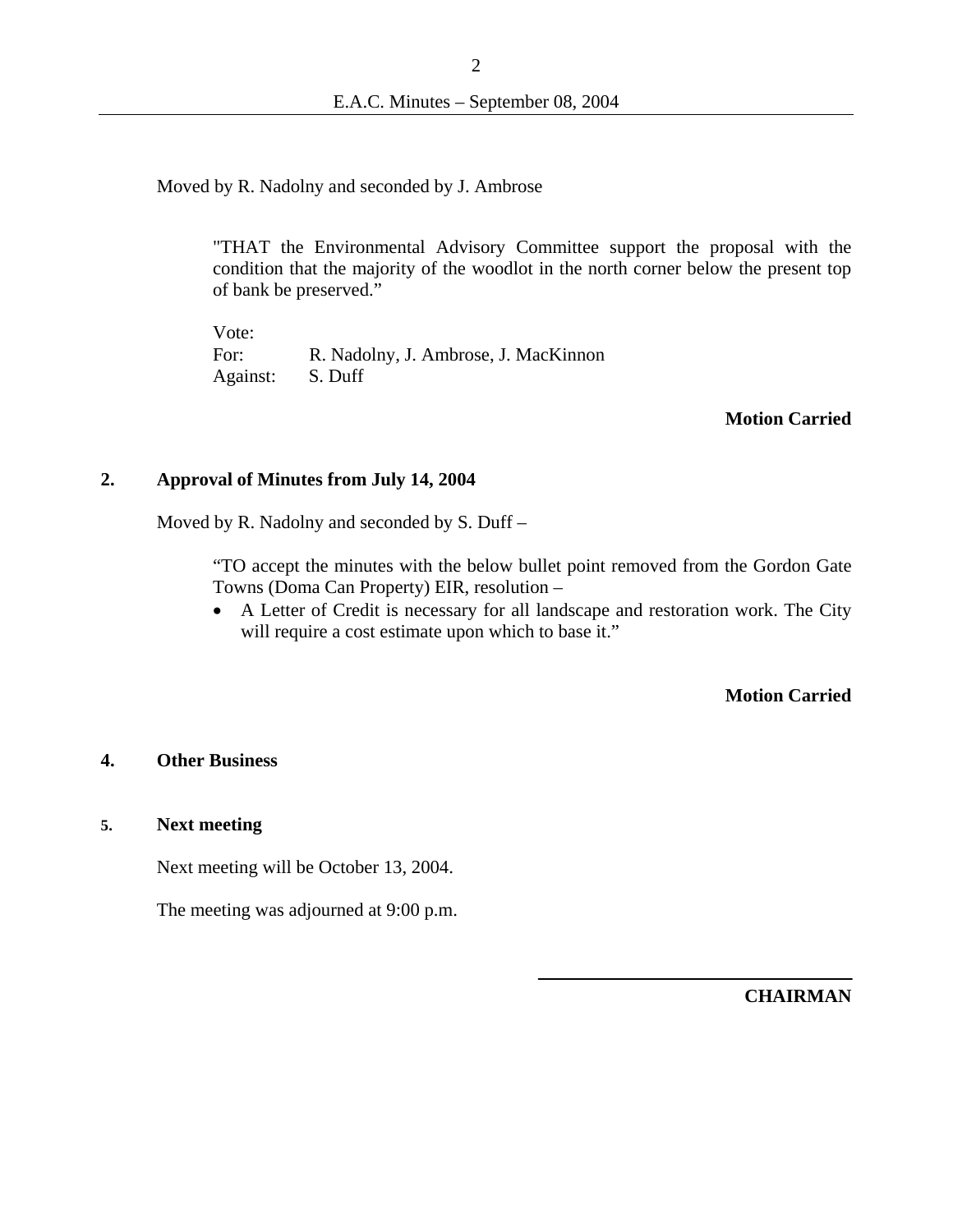# **A G E N D A**

# **WEDNESDAY October 13, 2004 7:00 P.M.**

# **COUNCIL CHAMBERS**

- 1. Terms of Reference for an Environmental Impact Study for Victoria West Golf Course Property (UP-0404)
- 2. Approval of Minutes September Meeting

Other Business

Next Meeting – November 10, 2004

Upcoming Items:

- Pergola Subdivision Resubmission
- Westminister East Subdivision Resubmission
- Hanlon Creek Business Park Resubmission
- Linke Re-submission Environmental Overview

## **Items sent to Committee:**

• The above agenda item - via mail

**Vaille Laur Committee Co-ordinator**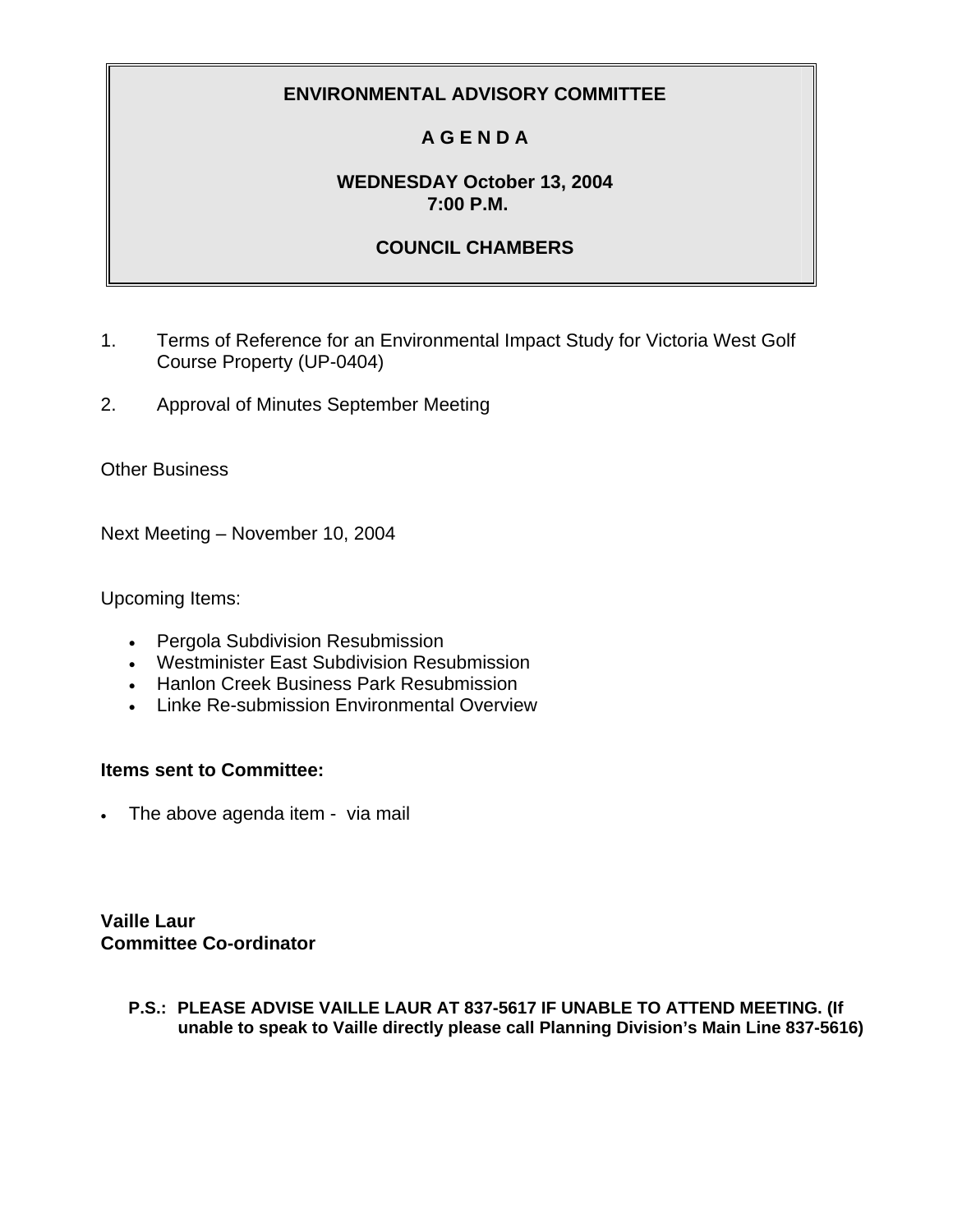# **ENVIRONMENTAL ADVISORY COMMITTEE WEDNESDAY, OCTOBER 13TH, 2004 AT 7:00 P.M.**

# **COUNCIL CHAMBERS MINUTES**

| <b>Present:</b>         | J. Ford (Chair)<br>R. Nadolny<br>J. Ambrose<br>P. Smith                                                                                                          | S. Duff<br>J. MacKinnon<br>J. DeBruyn<br>S. Braun |
|-------------------------|------------------------------------------------------------------------------------------------------------------------------------------------------------------|---------------------------------------------------|
| <b>Regrets:</b>         |                                                                                                                                                                  |                                                   |
| Staff:                  | A. Hearne, V. Laur,                                                                                                                                              |                                                   |
| <b>External Groups:</b> | Barb Dowsley from Stantec Consulting Ltd.<br>Nancy Shoemaker from Black, Shoemaker, Robinson and Donaldson<br><b>Steve Braun from Braun Consulting Engineers</b> |                                                   |

S. Braun declared a conflict of interest on the below Agenda item.

A. Hearne introduced Jim Riddell, the Director of Planning and Building Services to the Environmental Advisory Committee.

## **1. Terms of Reference for an Environmental Impact Study for Victoria West Golf Course Property (UP-0404)**

Al Hearne, Senior Development Planner with the City of Guelph introduced the Terms of Reference for the Environmental Impact Study for Victoria West Golf Course Property and provided a brief overview on the application and site location.

Barb Dowsley from Stantec Consulting Ltd., provided a brief outline on the content of the Term of Reference for the Impact Assessment for Victoria Park Golf Club West Community and responded to questions of the Environmental Advisory Committee.

General discussion took place and the following concerns were raised by the Environmental Advisory Committee:

- that development not intrude into the buffers
- concern on water consumption and water balance issues
- the need for the "bigger picture" outlining impacts
- explore concept of moving creek into the wetland to protect it
- impact of golf activity on Torrence Creek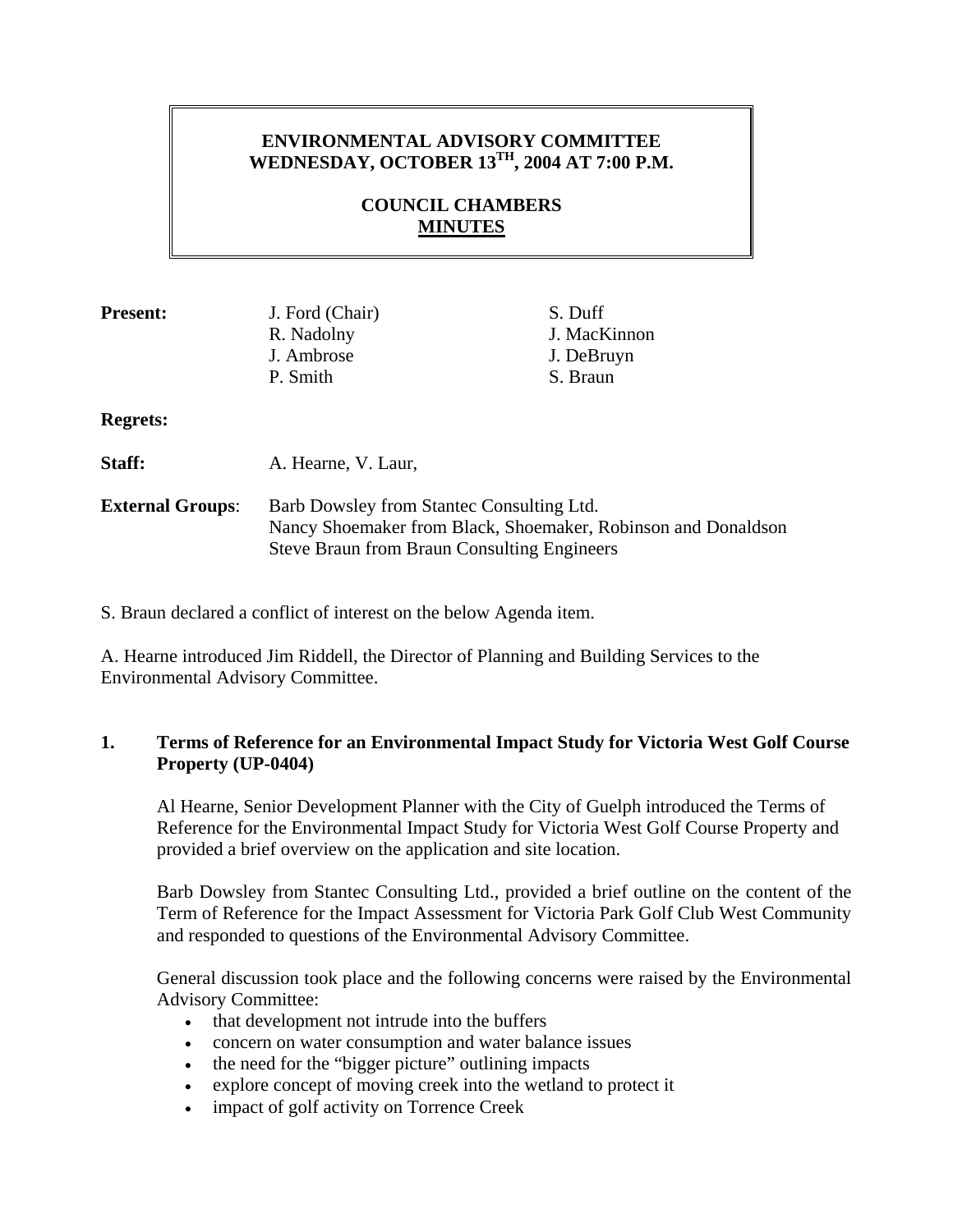Moved by J. DeBruyn and seconded by S. Duff

"THAT the Environmental Advisory Committee accepts the Terms of Reference as provided and additionally support the principle of investigating the creation of a natural channel through the eastern wetland to replace the existing adjacent drainage ditch."

> **Motion Carried -Unanimous-**

#### **2. Approval of Minutes from September 08, 2004**

Moved by R. Nadolny and seconded by J. Ambrose –

• "To accept the minutes as printed."

**Motion Carried -Unanimous-**

#### **3. Next meeting**

Next meeting will be November 10, 2004.

The meeting was adjourned at 8:10 p.m.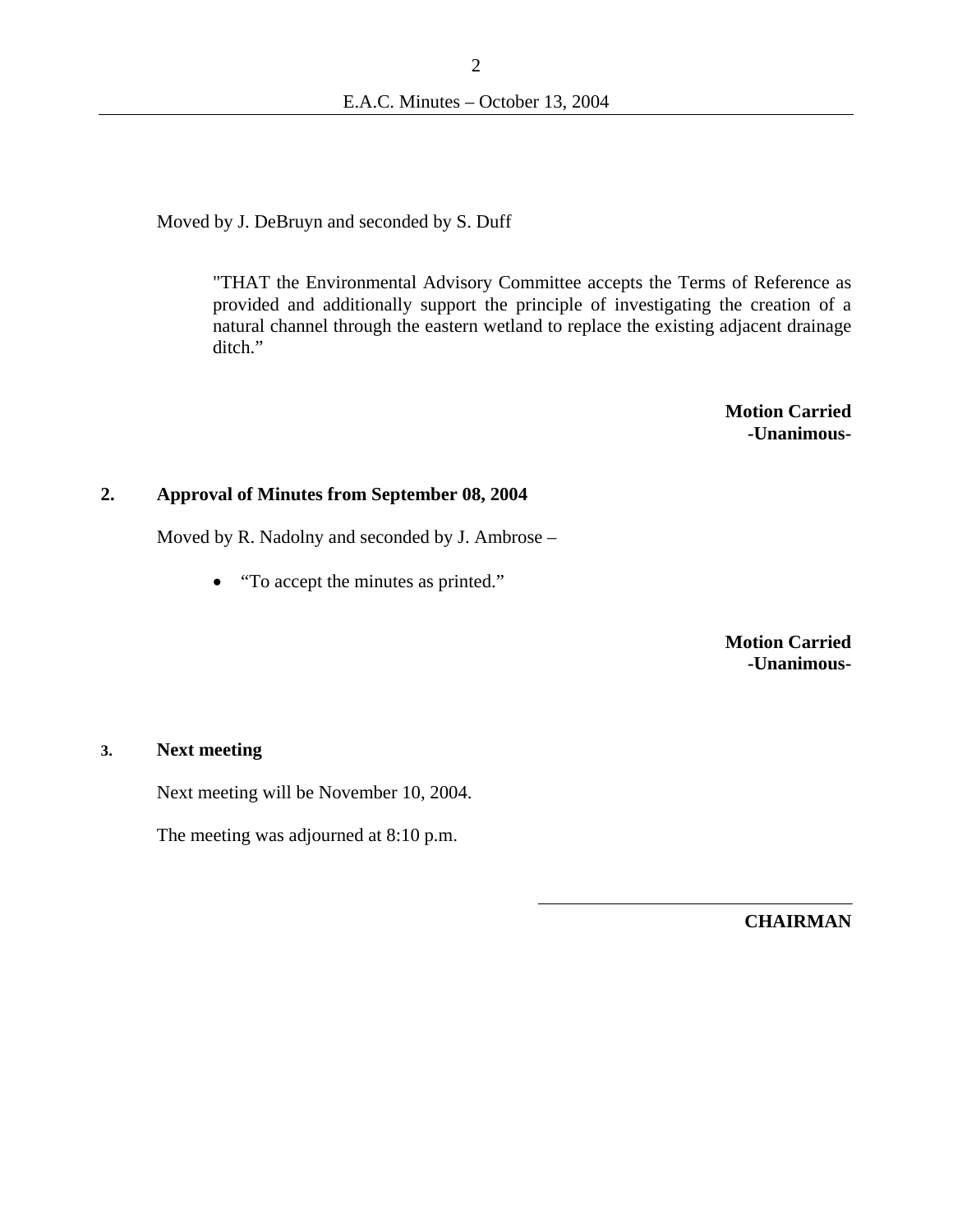# **A G E N D A**

## **WEDNESDAY November 10, 2004 7:00 P.M.**

# **COUNCIL CHAMBERS**

- 1. Linke Subdivision Environmental Overview
- 2. Watson Creek Subdivision Phase 2 EIR Addendum
- 3. Hanlon Creek Business Park Presentation of Revisions
- 4. Approval of Minutes October 13, 2004 Meeting

### Other Business

Next Meeting – December 08, 2004 – Regular Meeting December 15, 2004 – Special Meeting? (if needed for Hanlon Creek Business Park)

## Upcoming Items:

- Hanlon Creek Business Park
- Pergola Subdivision Resubmission
- Westminister East Subdivision Resubmission

## **Items sent to Committee:**

- The above agenda items via mail
- Hanlon Creek Business Park re: subdivision is expected mid-November

**Vaille Laur Committee Co-ordinator**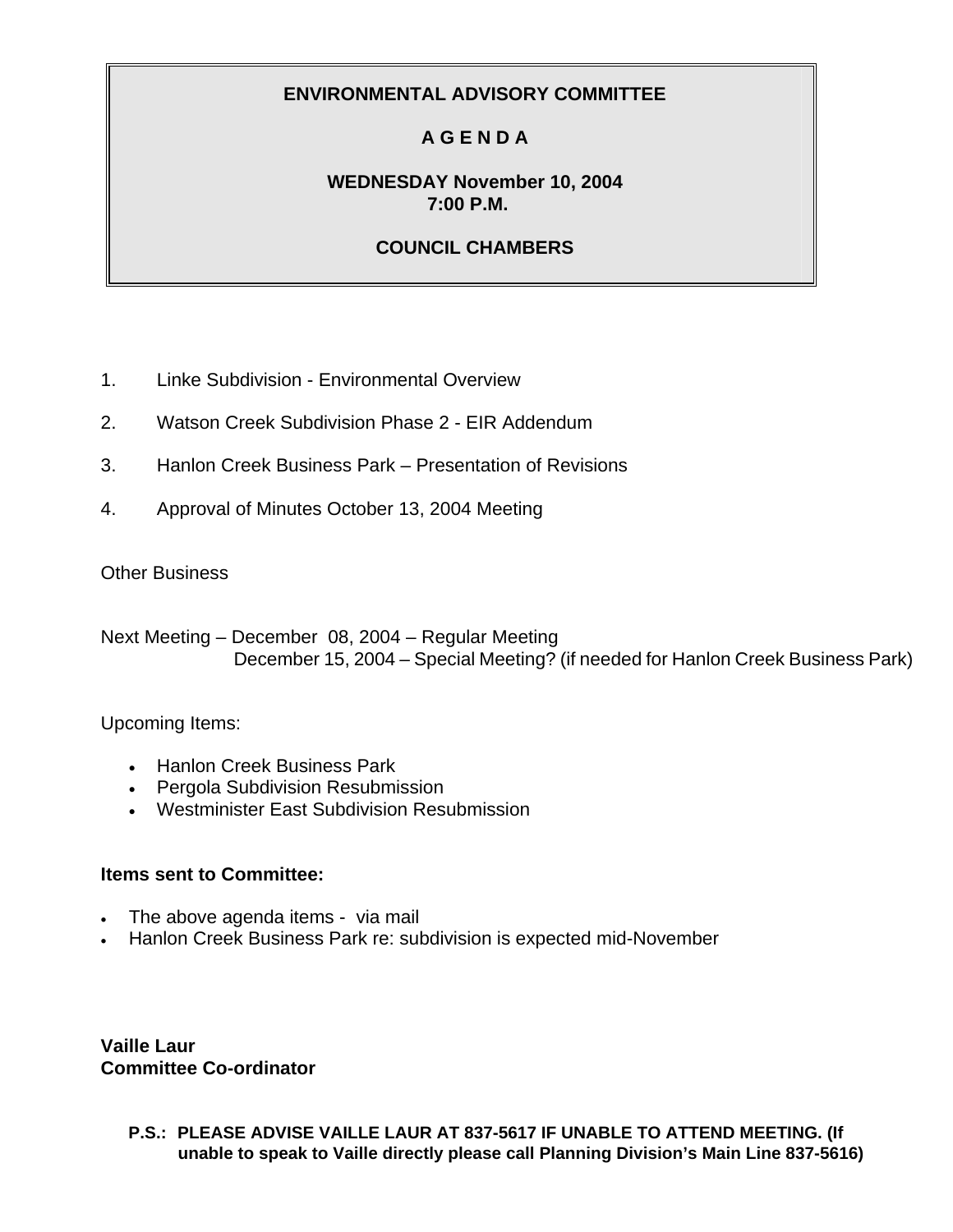# **ENVIRONMENTAL ADVISORY COMMITTEE**  WEDNESDAY, NOVEMBER 10<sup>TH</sup>, 2004 AT 7:00 P.M.

# **COUNCIL CHAMBERS MINUTES**

| <b>Present:</b>         | J. Ford (Chair)<br>R. Nadolny<br>J. Ambrose                                                                                                                                                                                                                                         | S. Braun<br>J. MacKinnon |
|-------------------------|-------------------------------------------------------------------------------------------------------------------------------------------------------------------------------------------------------------------------------------------------------------------------------------|--------------------------|
| <b>Regrets:</b>         | J. DeBruyn, P. Smith, S. Duff                                                                                                                                                                                                                                                       |                          |
| Staff:                  | A. Hearne, C. De Vriendt, V. Laur,                                                                                                                                                                                                                                                  |                          |
| <b>External Groups:</b> | John Cox from J.L Cox Planning Consultants Inc.<br>Chris Sims from Gamsby and Mannerow Limited<br>Sarah Mengay from North-South Environmental Inc.<br>Astrid Clos from GSP Group<br>David Stephenson from Natural Resource Solutions Inc.<br>Duncan Mcleod formerly TSH Consultants |                          |

### **1. Linke Subdivision – Environmental Overview**

Chris DeVriendt, Senior Development Planner with the City of Guelph introduced the Linke Subdivision – Environmental Overview and provided a brief history on the background and site location of the application.

John Cox from J.L Cox Planning Consultants Inc. was available to respond to questions of the Environmental Advisory Committee.

General discussion took place and the following items were raised by the Environmental Advisory Committee:

- want to see a water balance study addressed
- need to address the impact of the form and function of the wetland

Laura Murr from the Clean Water Coalition expressed concern in regards to air quality and pollution issues.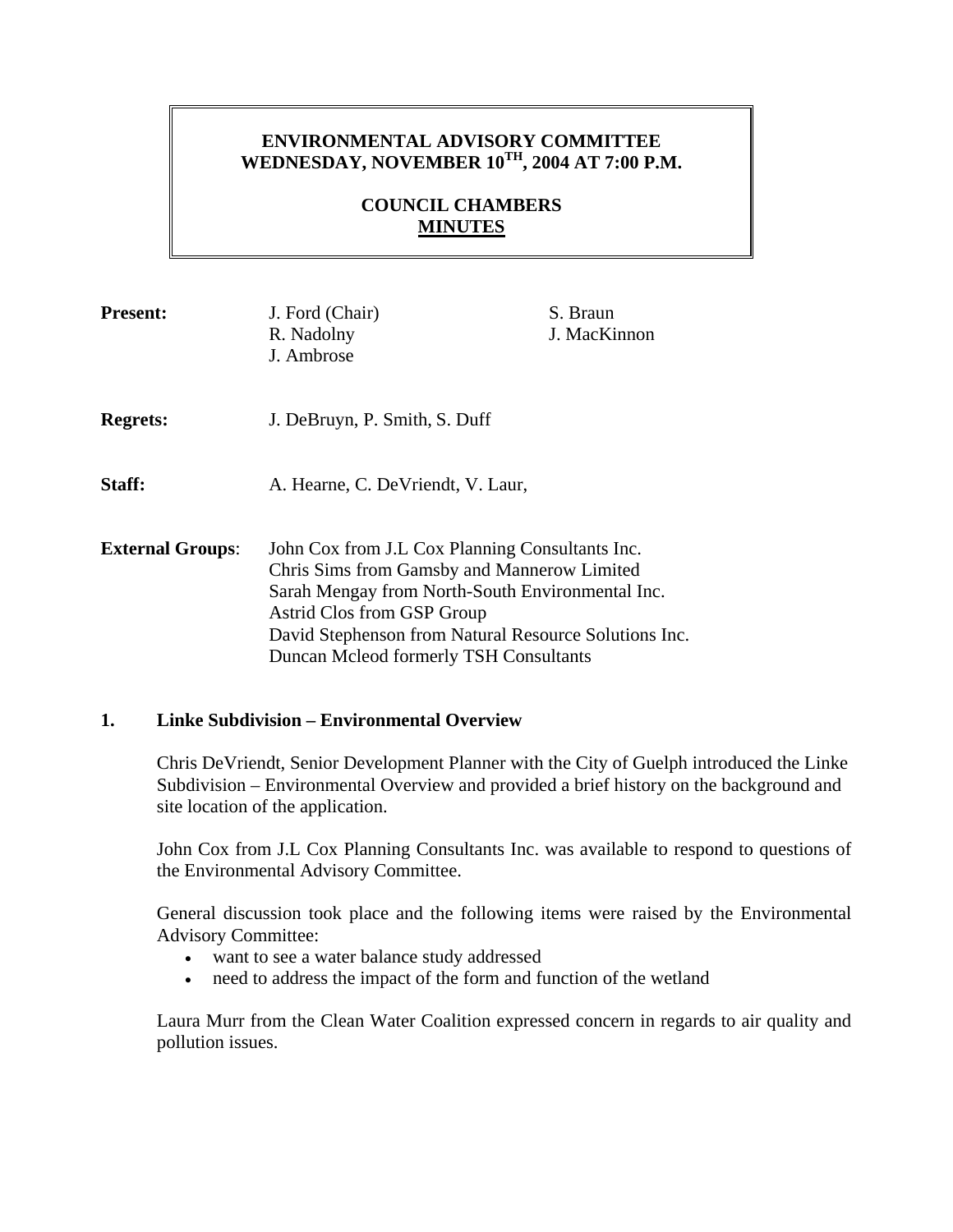Moved by S. Braun and seconded by J. Ambrose

"THAT the Environmental Advisory Committee defer decision until receipt of a water balance report indicating the effects of development on the form and function of the downstream PSW and the requirement for any mitigating means if necessary."

> **Motion Carried -Unanimous-**

### **2. Watson Creek Subdivision Phase 2 – Environmental Implementation Report Addendum**

Chris DeVriendt, Senior Development Planner with the City of Guelph provided a brief overview on the Watson Creek Subdivision Phase 2 – Environmental Implementation Report Addendum.

Chris Sims from Gamsby and Mannerow Limited was available to respond to questions of the Environmental Advisory Committee.

Sarah Mengay from North-South Environmental Inc. provided a brief overview in regards to the Tree Conservation Plan.

General discussion took place and it was noted to use local stock as a guide for tree planting.

Laura Murr from the Clean Water Coalition expressed concern in regards to clear cutting of the subdivision.

Moved by J. Ambrose and seconded by R. Nadolny

"THAT the Environmental Advisory Committee accept the Addendum with the condition that the plantings specified on page 14, item #6 of the Environmental Implementation Report Addendum, Watson Creek Subdivision Phase 2, August 2004, use local source, following Forest Gene Conservation Association "Ontario's Natural Selection" criteria."

> **Motion Carried -Unanimous-**

#### **3. Hanlon Creek Business Park – Presentation of Revisions**

Al Hearne, Senior Development Planner with the City of Guelph provided a brief overview on the Hanlon Creek Business Park application.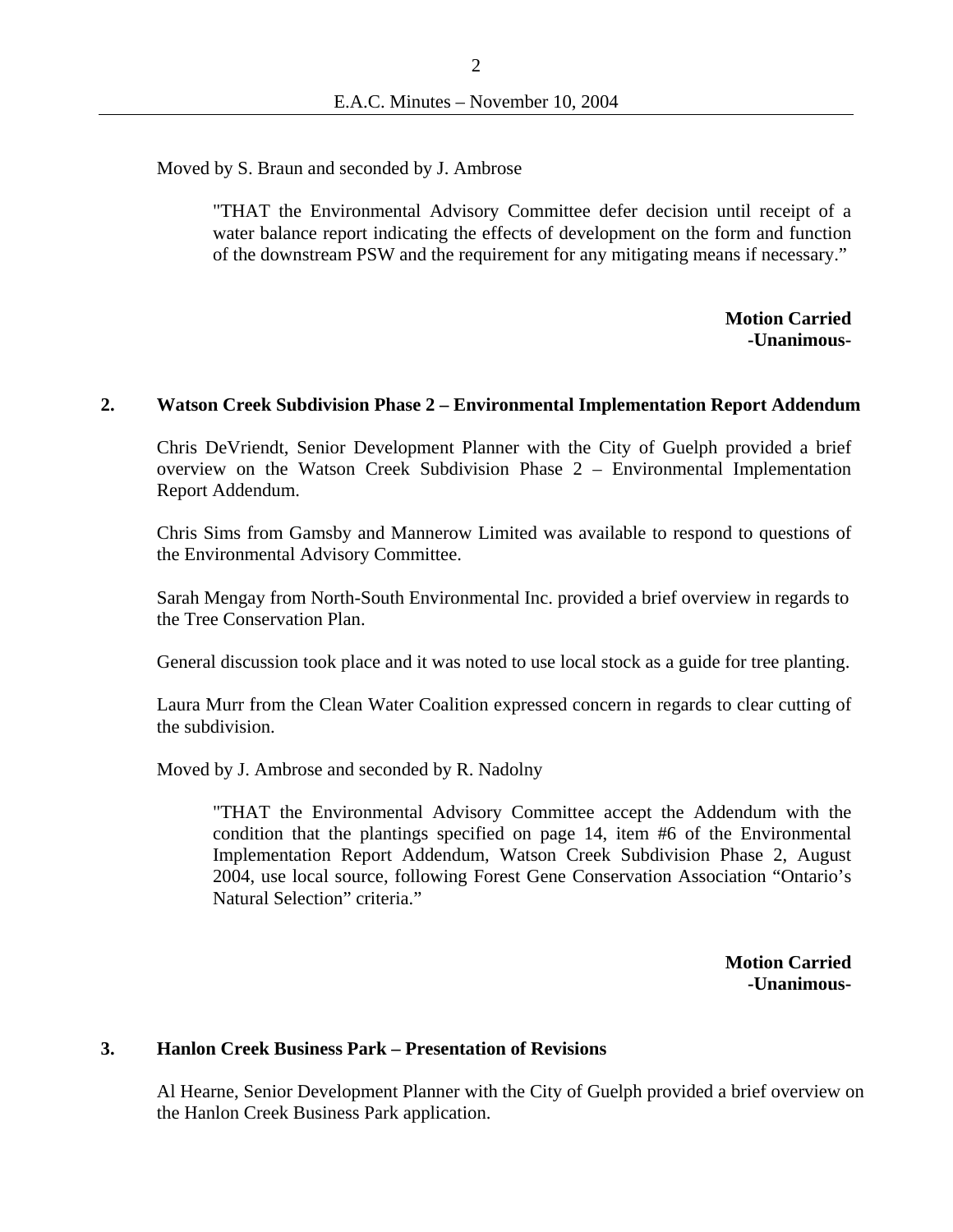Astrid Clos from GSP Group provided a brief overview on the changes to the Plan and provided a brief summary on the history and process of the application to date. A "List of Revisions to the Draft Plan" was distributed to Committee members for review and David Stephenson from Natural Resource Solutions Inc. was available to respond to questions of the Environmental Advisory Committee.

General discussion took place and Laura Murr advised that she will forward a list of questions/concerns to the Environmental Advisory Committee for review.

The Environmental Advisory Committee asked that a site visit be arranged with the consultants prior to the December  $8<sup>th</sup>$  meeting. The City of Guelph Planning Division will co-ordinate the meeting.

### **4. Approval of Minutes from October 13, 2004**

Moved by J. Ambrose and seconded by S. Braun–

• "To accept the minutes as printed."

**Motion Carried -Unanimous-**

#### **3. Next meeting**

Next meeting will be December 08, 2004. **(Note: in COMMITTEE ROOM C)**

The meeting was adjourned at 9:15 p.m.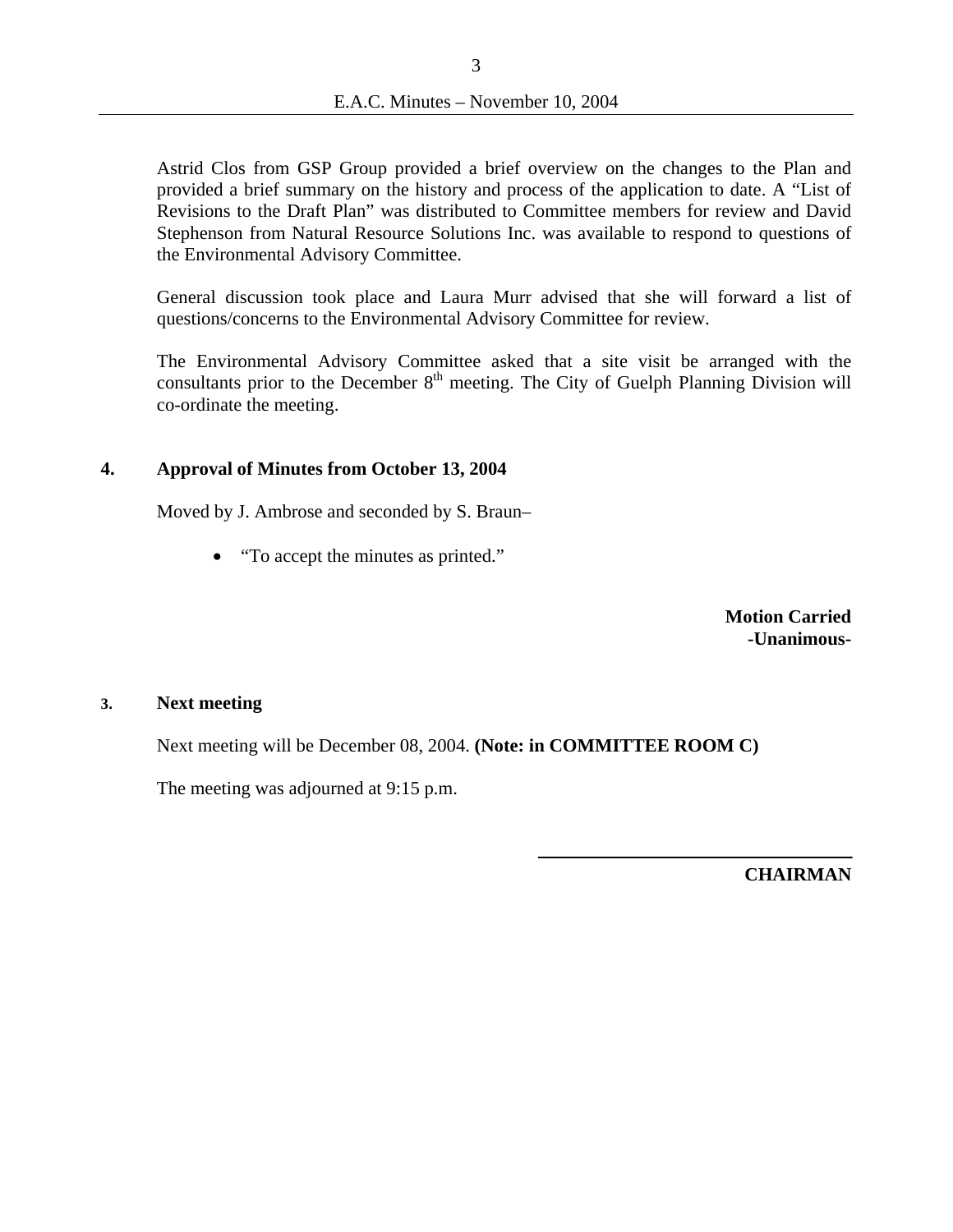# **A G E N D A**

# **WEDNESDAY December 08, 2004 7:00 P.M.**

## **COUNCIL COMMITTEE ROOM C**

- 1. Hanlon Creek Business Park
- 2. Approval of Minutes November 10, 2004 Meeting

Other Business

Next Meeting – January 12, 2005

Upcoming Items:

- Pergola Subdivision Resubmission
- Westminister East Subdivision Resubmission

**Items sent to Committee:** 

**Vaille Laur Committee Co-ordinator**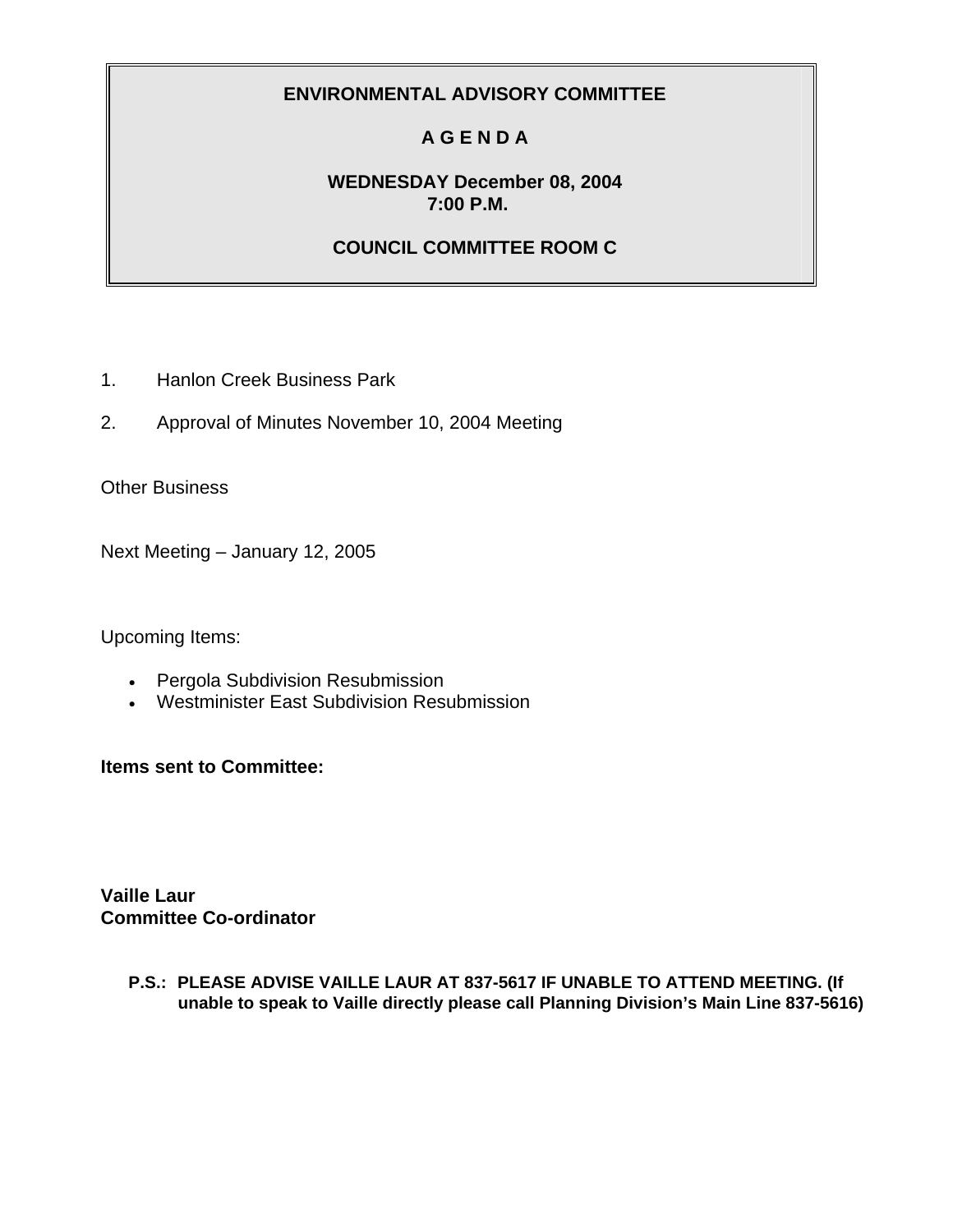# **ENVIRONMENTAL ADVISORY COMMITTEE WEDNESDAY, DECEMBER 08TH, 2004 AT 7:00 P.M.**

# **COUNCIL COMMITTEE ROOM "C" MINUTES**

| <b>Present:</b>         | J. Ford (Chair)<br>R. Nadolny<br>J. Ambrose<br>P. Smith,                                                                                                                                                                                  | S. Braun<br>J. MacKinnon<br>J. DeBruyn<br>S. Duff |
|-------------------------|-------------------------------------------------------------------------------------------------------------------------------------------------------------------------------------------------------------------------------------------|---------------------------------------------------|
| <b>Regrets:</b>         |                                                                                                                                                                                                                                           |                                                   |
| Staff:                  | A. Hearne, P. Cartwright, V. Laur, P. Linn, H. Powers, J. Riddell                                                                                                                                                                         |                                                   |
| <b>External Groups:</b> | Astrid Clos from GSP Group<br>David Stephenson from Natural Resource Solutions Inc.<br>Duncan Mcleod formerly TSH Consultants<br>William Banks from Waterloo Hydrogeologic<br>Shannon Smith (Former City of Guelph Environmental Planner) |                                                   |

Jim Riddell, Director of Planning and Building Services introduced Helen Powers who is the new Environmental Planner with the City of Guelph

### **1. Hanlon Creek Business Park**

Al Hearne, Senior Development Planner with the City of Guelph provided a brief overview on the Hanlon Creek Business Park application.

Astrid Clos from GSP Group provided a brief overview on the Hanlon Creek Business Park application and was available to respond to questions of the Environmental Advisory Committee.

General discussion took place and listed below are a few of the items/issues raised by the Environmental Advisory Committee:

- have the authoritative species list updated for subject lands
- try to use native plantings
- restoration plan consider microtopography
- Hanlon Creek Business Park urban design guidelines might consider landscaping techniques
- Restoration plan needs to address crossing and issues around Laird Road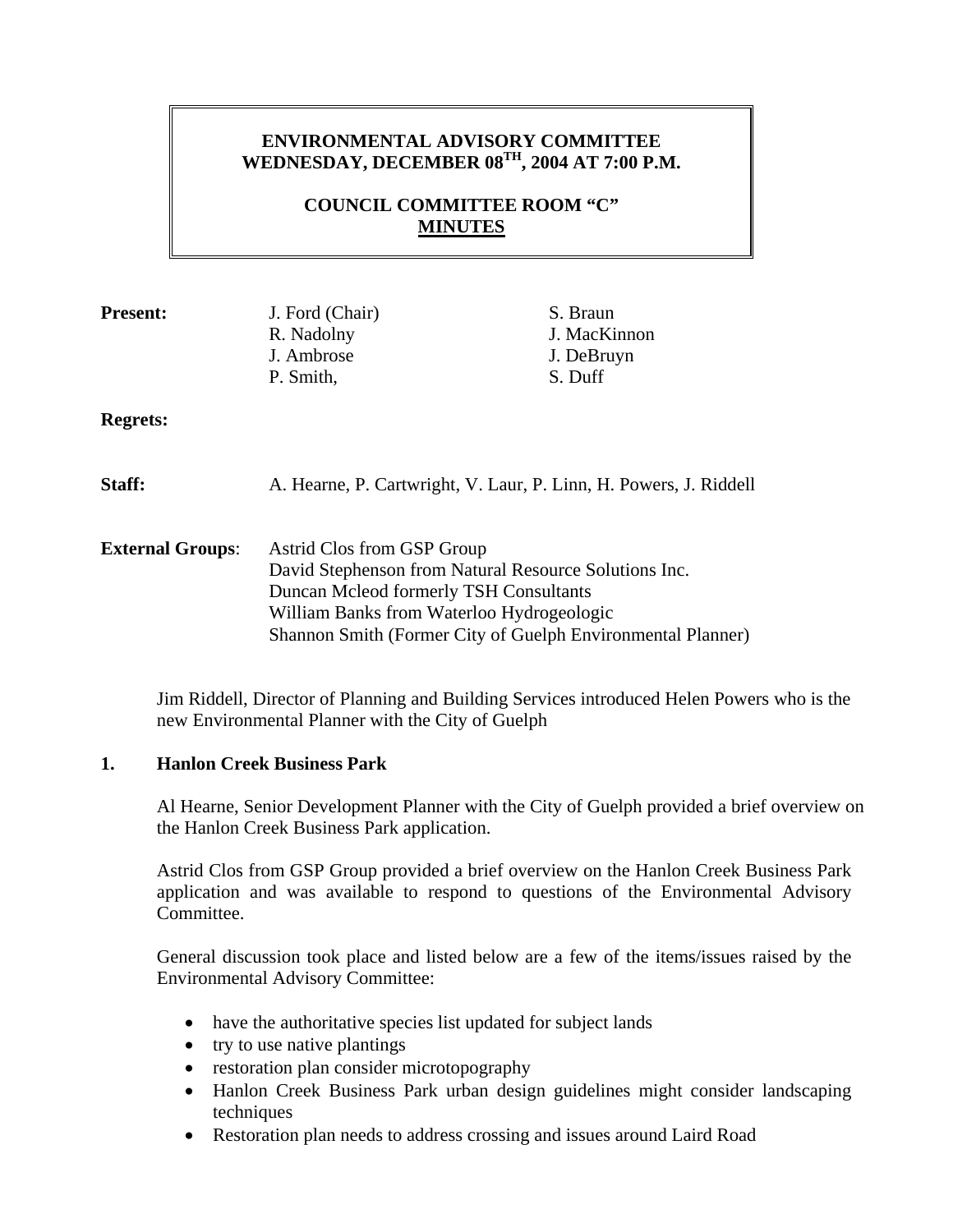At 10:00 p.m. a Motion was made to extend the Environmental Advisory Committee meeting by 30 minutes.

Moved by J. DeBruyn and seconded by S. Duff

### **Motion Carried -Unanimous-**

The public were invited to speak -

- Hugh Whitely from the Clean Water Coalition, voiced concern on the following items:
	- o that the prohibited list of uses in the hydrogeological report matches the zoning.
	- o that the limitation on parking lots doesn't exceed the limits of the water balance
	- o the retention of stream regime is incomplete
	- o identify water temperature changes to the design
- Heather Arsenault, resident, informed the Environmental Advisory Committee that all three landlords in the plan are not happy with City proposed zoning of the Corporate Business Park holding.

At 10:30 p.m. a Motion was made to extend the Environmental Advisory Committee meeting by 30 minutes.

Moved by J. DeBruyn and seconded by J. Ambrose

**Motion Carried -Unanimous-** 

- Cathy White, resident, voiced concern on the following items:
	- o not happy with the closing of Downey Road
	- o amount of infill brought onto site and its effects
- Laura Murr from the Clean Water Coalition expressed concern on the following items:
	- o concern on the amount of wetland to be removed and the species affected needs to be done on an ecologically sensitive nature (i.e. timing)
	- o planting/species lists are not complete
	- o need for a restoration plan
	- o baseline monitoring for flow regime in tributary
	- o dust control
	- o health of creek lack of monitoring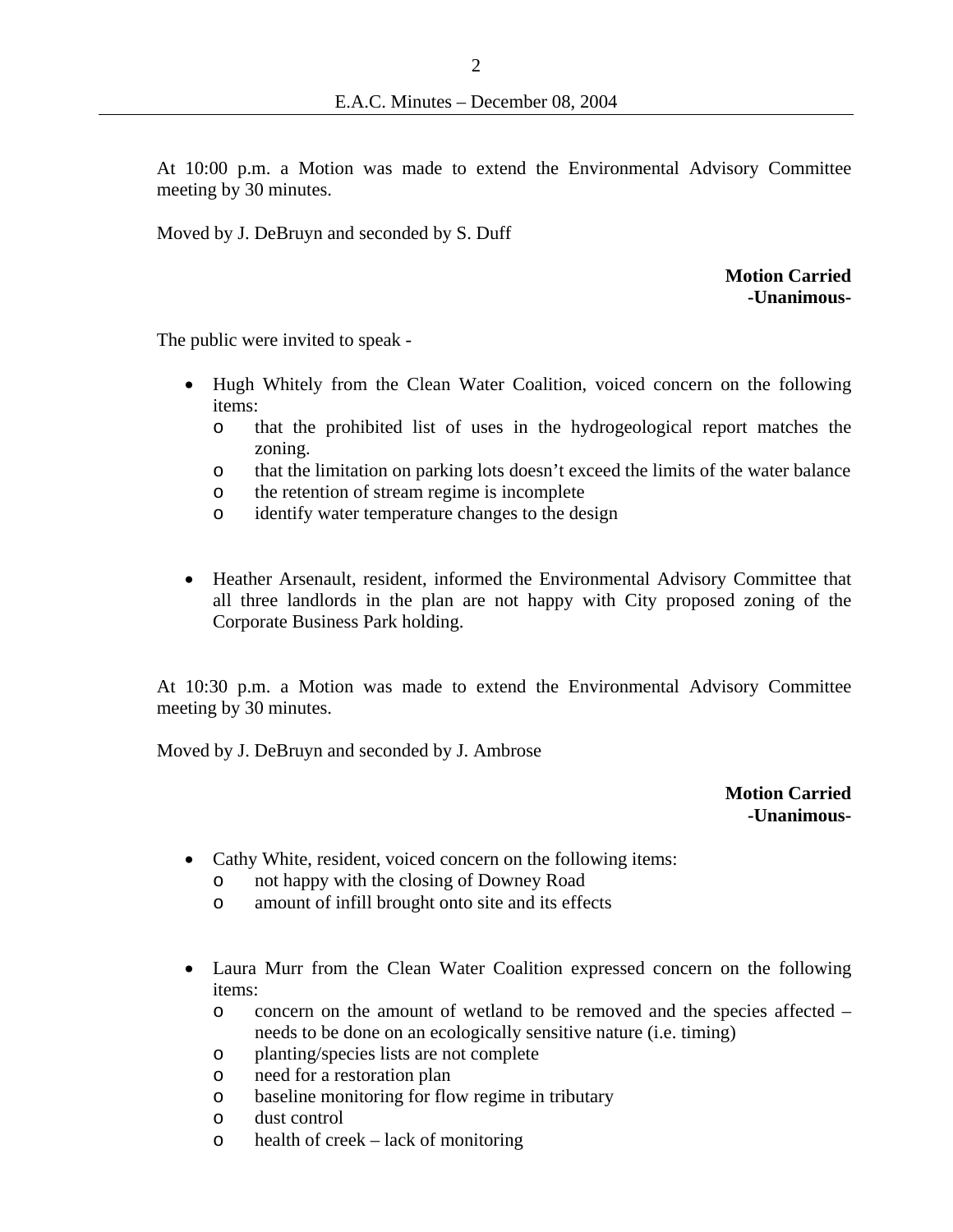At 11:00 p.m. a Motion was made to extend the Environmental Advisory Committee meeting by 15 minutes.

Moved by J. DeBruyn and seconded by S. Braun

**Motion Carried -Unanimous-**

Moved by J. Ambrose and seconded by S. Duff

"THAT the Environmental Advisory Committee supports the Consolidated Environmental Impact Study prepared by Natural Resource Solutions dated November, 2004 subject to the following conditions:

THAT:

- Native species be used exclusively throughout all portions of the plan, including within stormwater management facilities, buffer plantings, restoration works and also within all future landscaping plans on individual site plans.
- Wherever feasible, native plantings be obtained from locally sourced stocks, following the Forest Gene Conservation Association's "Ontario's Natural Selection" criteria.
- The Environmental Implementation Report contain an up to date species list.
- All efforts be taken to retain the upland forest in Block 39
- Serious consideration be given to a span bridge at the Road "A" crossing of Tributary "A".
- Consideration be given to the widening of the corridor west of Block 21
- SWM ponds and conveyance ditches be designed to be impervious to water infiltration and exfiltration.
- Fluvial geomorphology be considered within the final design of stormwater management facilities, requiring an integrated subwatershed based approach.
- All recommendations made within the above-referenced EIS be adopted.
- Land use limitations recommended in the hydrogeological report be reflected in the zoning limitations.
- The design of stormwater management facilities give special attention to mitigating measures for stream temperature increases that occur during summer months.
- The closure of Laird Road is implemented, which the Environmental Advisory Committee sees as an integral part of the proposal.
- The site restoration plan pay special attention to the closed section of Laird Road and the crossing of Road "A" over Creek "A"
- A landscape guide be provided to all site plan developers which provides recommendations for pesticide and fertilizer use and recommendations for plantings to enhance ecological connections to neighbouring properties.